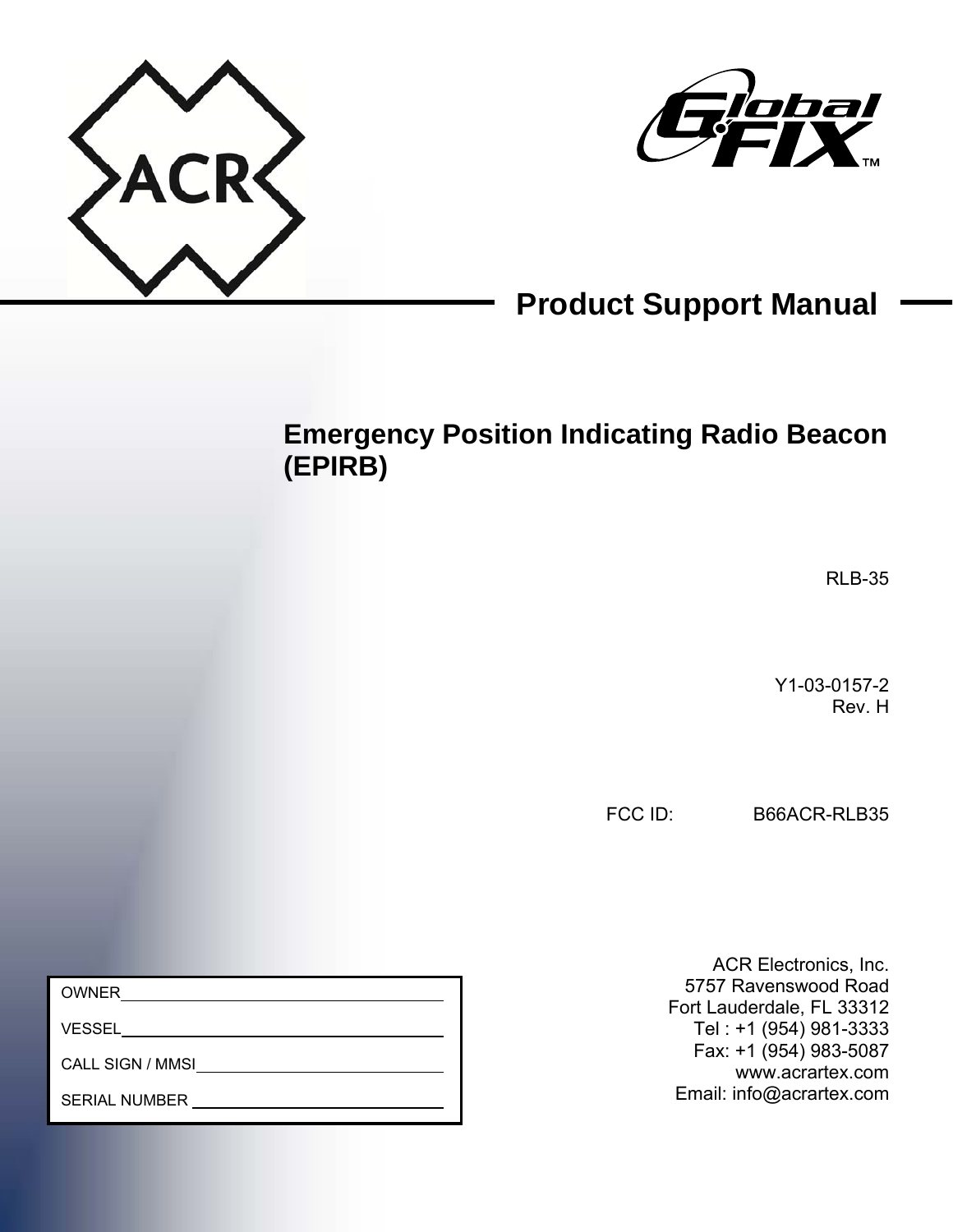### **\* \* \* WARNING \* \* \* THIS TRANSMITTER IS AUTHORIZED FOR USE ONLY DURING SITUATIONS OF GRAVE AND IMMINENT DANGER**

### **DELIBERATE MISUSE MAY INCUR A SEVERE PENALTY**



**Magnet Safe Distance 1m (3.3 ft)**  Keep this beacon a safe distance away from all magnetic sources

**Stereo Speaker Safe Distance 1m (3.3 ft)**  Keep this beacon a safe distance away from all stereo speakers



**IF YOU HAVE ANY TROUBLE WITH YOUR NEW 406 BEACON, DO NOT RETURN IT TO THE STORE! CALL ACR ELECTRONICS AT +1 (800) 432-0227. WE WILL HELP YOU RESOLVE ANY PROBLEMS YOU MAY BE EXPERIENCING. MANY QUESTIONS CAN BE ANSWERED OVER THE PHONE.** 

#### **LIMITED WARRANTY**

**This product is warranted against factory defect in material and workmanship for a period of five years from date of purchase or receipt as a gift. During the warranty period ACR Electronics, Inc. will repair or, at its option, replace at no cost to you for labor, materials or return transportation, provided you obtain a Return Authorization from ACR Electronics, Inc., 5757 Ravenswood Road, Ft. Lauderdale, Fl. 33312-6645. To obtain a Return Authorization, call our Customer Service Department at (800) 432-0227. This warranty does not apply if the product has been damaged by accident or misuse, or as a result of service or modification by other than the factory. Except as otherwise expressly stated, the COMPANY MAKES NO REPRESENTATION OR WARRANTY OF ANY KIND, EXPRESS OR IMPLIED, AS TO MERCHANTABILITY, FITNESS FOR A PARTICULAR PURPOSE, OR ANY OTHER MATTER WITH RESPECT TO THIS PRODUCT. The Company shall not be liable for, consequential or special damages.** 

**In order to place the warranty in effect, the accompanying registration card must be returned to us within ten days of purchase.**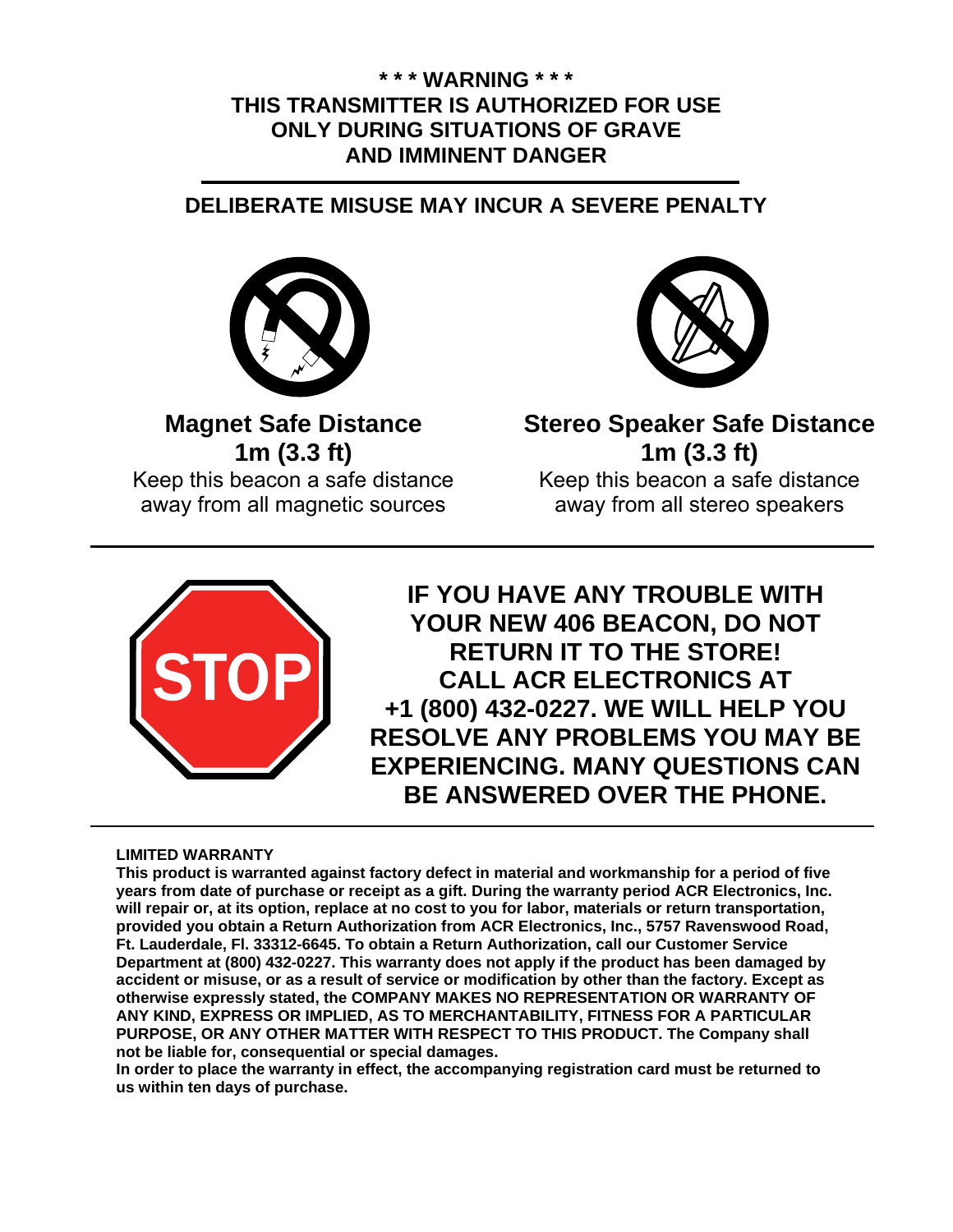### **Table of Contents**

| 2.1 |  |
|-----|--|
| 2.2 |  |
| 2.3 |  |
| 2.4 |  |
| 2.5 |  |
| 2.6 |  |
| 2.7 |  |
| 2.8 |  |
| 2.9 |  |
|     |  |
|     |  |
| 3.1 |  |
| 3.2 |  |
|     |  |
| 4.1 |  |
| 4.2 |  |
| 4.3 |  |
|     |  |
| 5.1 |  |
| 5.2 |  |
| 5.3 |  |
| 5.4 |  |
| 5.5 |  |
| 5.6 |  |
| 5.7 |  |
| 5.8 |  |
| 5.9 |  |
|     |  |
|     |  |
| 6.1 |  |
| 6.2 |  |
| 6.3 |  |
| 6.4 |  |
|     |  |
| 7.1 |  |
| 7.2 |  |
| 7.3 |  |
|     |  |
| 8.1 |  |
| 8.2 |  |
| 8.3 |  |
| 8.4 |  |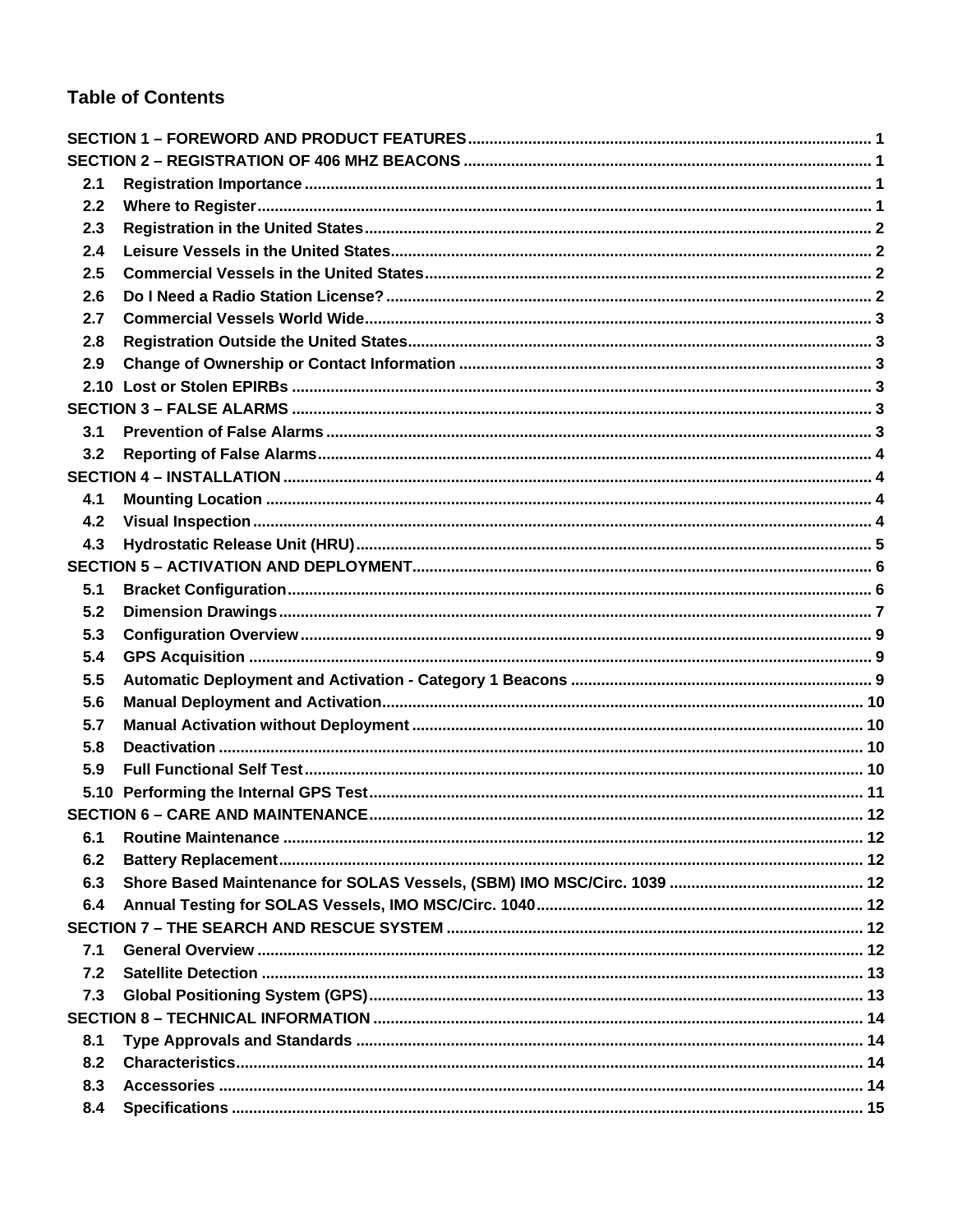#### **SECTION 1 – FOREWORD AND PRODUCT FEATURES**

Thank you for purchasing from ACR Electronics, Inc. We design, manufacture and distribute quality products knowing they are used to save lives. Many of our products are required to be tested and approved by regulatory bodies worldwide. We believe in going beyond those specifications to insure our products work when needed in real world conditions. With proper care and maintenance your ACR product will last for years. It is important that you thoroughly read this product support manual to understand the proper care and use of your ACR product.

ACR is proud to be certified to ISO 9001: 2008, the International Standard for Quality.

This manual provides installation, operation and maintenance instructions for the GlobalFix™ EPIRB, hereinafter referred to as the beacon. This manual also describes the characteristics and details of the beacon system. In the USA, the FCC authorizes the use of 406 MHz Radio beacon by any ship that is also equipped with a VHF ship station. This will make the 406 MHz radio beacon available for use on most U.S. ships and boats. Commercial EPIRB carriage requirements are contained in IMO and/or USCG regulations.

| Product    | Model<br><b>Number</b> | Product<br><b>Number</b> | Category | <b>Class</b> | Hazmat/<br>Non-Hazmat | <b>GPS Interface</b> |
|------------|------------------------|--------------------------|----------|--------------|-----------------------|----------------------|
| GlobalFix™ | <b>RLB-35</b>          | 2742                     |          |              | Hazmat                | Internal             |
| GlobalFix™ | <b>RLB-35</b>          | 2744                     |          |              | Hazmat                | Internal             |
| GlobalFix™ | <b>RLB-35</b>          | 2742NH                   |          | 2            | Non-Hazmat            | Internal             |
| GlobalFix™ | <b>RLB-35</b>          | 2744NH                   | ⌒        | 2            | Non-Hazmat            | Internal             |

#### **NOTE: YOUR BEACON MAY NOT HAVE ALL OF THE FEATURES DESCRIBED IN THIS MANUAL.**

#### **SECTION 2 – REGISTRATION OF 406 MHz BEACONS**

#### **2.1 Registration Importance**

It is mandatory that the owner of this 406 MHz beacon register it with the national authority.\* All 406 MHz beacons transmit a Unique Identifier Number (UIN) when activated. This UIN is programmed in the beacon based on the country in which the beacon was purchased. Registration provides the Search and Rescue (SAR) forces with up to date emergency contact information, which will speed up the launch of a rescue operation. The national authorities use the information to verify if an actual emergency exists. Valuable search and rescue resources are wasted every year responding to false alarms. SAR forces will know who you are, what type of vessel you have, your homeport, and who to contact that might know of your current situation ONLY if your beacon has been properly registered. This will help expedite the launch of a rescue operation. All 406 MHz beacons are required to have their registration updated every two years.

\*The national authority is the governmental body responsible for EPIRB registration database administration for the country for which the EPIRB is programmed.

#### **2.2 Where to Register**

The owner of a 406 MHz beacon (EPIRB) should register it with the national authority for which the beacon was programmed (typically the country where purchased), regardless of where they do their boating. However, the beacon must be reprogrammed if the boat or its owner moves or sails under a different national authority than the one for which the beacon was previously programmed. Each beacon is programmed with a Unique Identification Number (UIN) for the country that the unit is shipped to, and will only be accepted for registration in that country. To verify the country, for which a beacon is programmed, see the label with the UIN on the side of the unit. Units that do not have a country specified on the UIN label are programmed for the United States.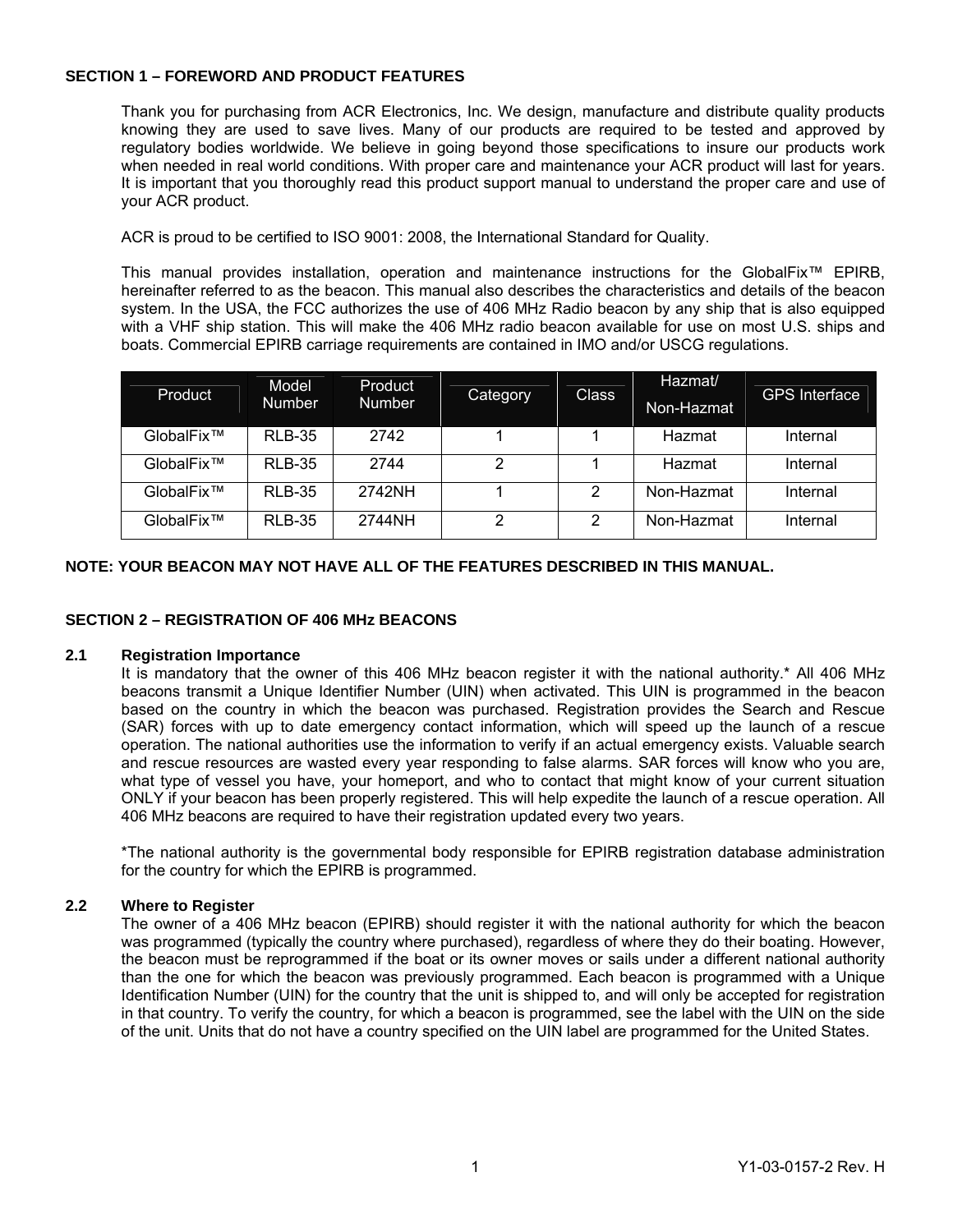#### **2.3 Registration in the United States**

It is the owner's responsibility to register 406 MHz beacons that are programmed for and purchased in the United States. The national authority that accepts registrations in the United States is the National Oceanic and Atmospheric Administration (NOAA). The fastest and easiest way to register your beacon with NOAA is to use the online registration database at **www.beaconregistration.noaa.gov**. If internet is not accessible then the owner should complete the enclosed registration form (Do not confuse this with the ACR Electronics warranty card) and mail with the pre-addressed, postage paid envelope to:

#### **NOAA SARSAT Beacon Registration NSOF, E/SPO53 4231 Suitland Road Suitland, MD 20746**

**For Faster Service, Register Online! In the United States: www.beaconregistration.noaa.gov** 

The information provided on the registration form is used only for rescue purposes. Complete and send the registration **immediately!** Registration can be expedited by registering online or by faxing the registration form to Fax # (301) 817-4565. If the beacon is going to be placed into immediate service, register online or by fax. All registration forms will be entered in the 406 MHz beacon registration database within 48 hours of receipt. A confirmation letter, a copy of the actual registration and a proof-of-registration decal will be mailed to you within two weeks. When you receive these documents, **please check the information carefully** and affix the decal to your beacon in the area marked "BEACON DECAL HERE." If you do not receive confirmation back from NOAA, call toll free 1-888-212-7283 for assistance.

#### **2.4 Leisure Vessels in the United States**

In the United States, leisure vessels are sometimes required to have a radio station license. Leisure vessels that are required to have a radio station license are required to modify that license when an EPIRB is added to the vessel. For information on whether you need a radio station license, see section 2.6 (below).

#### **2.5 Commercial Vessels in the United States**

In the United States, commercial vessels that are required to have a radio station license are required to modify that license when an EPIRB is added to the vessel. For information on whether you need a radio station license, see section 2.6 (below).

#### **2.6 Do I Need a Radio Station License?**

The information in this section is provided for informational purposes only. Always check the FCC's website at **http://wireless.fcc.gov/services/index.htm?job=licensing&id=ship\_stations** or call toll-free 1-888-CALLFCC (225-5322) for the latest information.

You do not need a license to operate a marine VHF radio, radar, or EPIRBs aboard voluntary ships operating domestically. The term "voluntary ships" refers to ships that are not required by law to carry a radio. Generally, this term applies to recreation or pleasure craft. The term "voluntary ships" does not apply to the following:

- 1. Cargo ships over 300 gross tons navigating in the open sea;
- 2. Ships certified by the U.S. Coast Guard to carry more than 6 passengers for hire in the open sea or tidewaters of the U.S.;
- 3. Power driven ships over 20 meters in length on navigable waterways;
- 4. Ships of more than 100 gross tons certified by the U.S. Coast Guard to carry at least one passenger on navigable waterways;
- 5. Tow boats of more than 7.8 meters in length on navigable waterways; and,
- 6. Uninspected commercial fishing industry vessels required to carry a VHF radio.
- 7. Ships required to carry an Automatic Identification System (AIS) transceiver by the U.S. Coast Guard regulations enacted pursuant to the Maritime Transportation Security Act of 2000.

Ships are considered as operating domestically when they do not travel to foreign ports or do not transmit radio communications to foreign stations. Sailing in international waters is permitted, so long as the previous conditions are met. If you travel to a foreign port (e.g., Canada, Mexico, Bahamas, British Virgin Islands), a license is required. Additionally, if you travel to a foreign port, you are required to have an operator permit.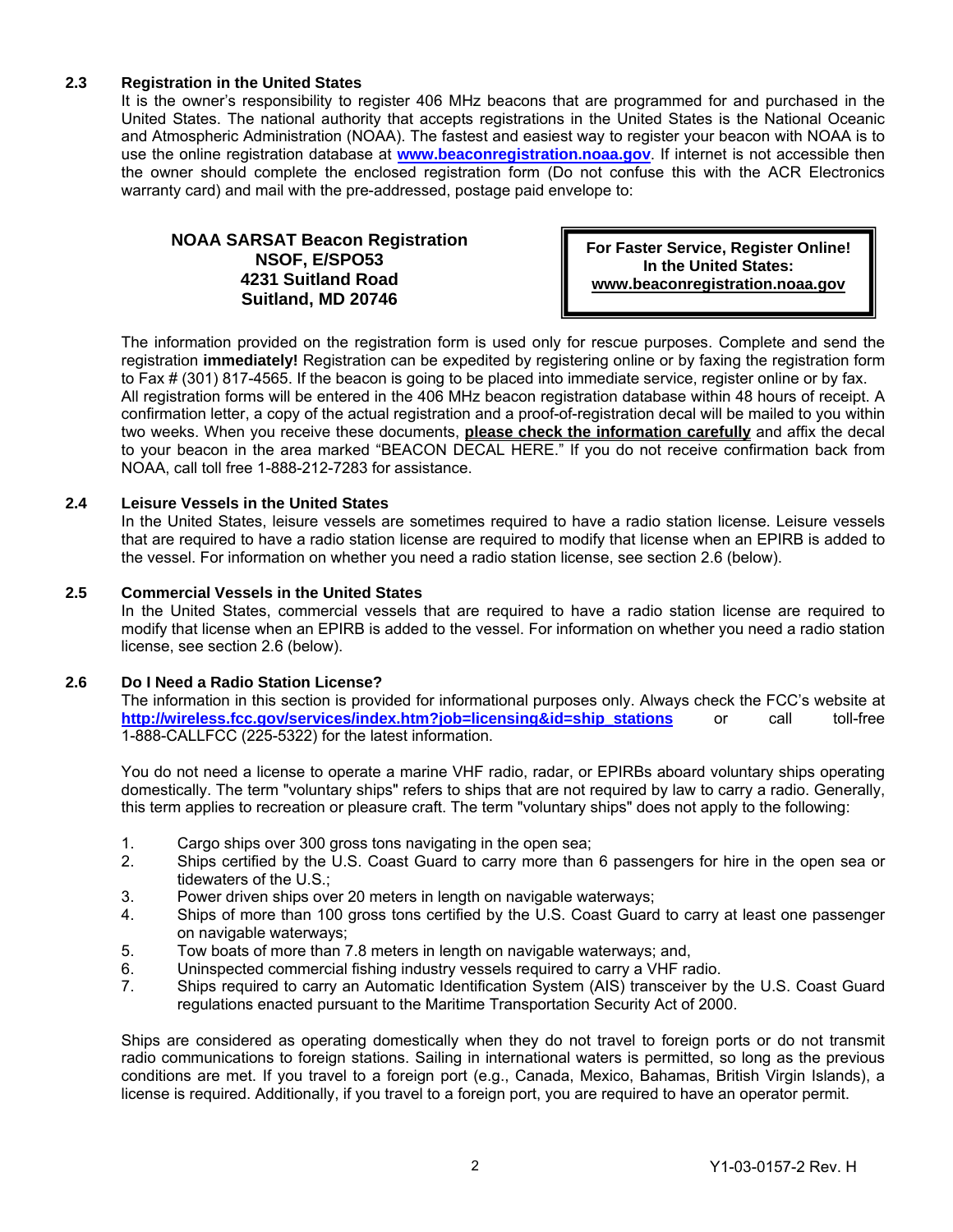#### **2.7 Commercial Vessels World Wide**

406 MHz beacons that are carried on commercial vessels world wide should be registered with the country where the vessel is flagged regardless of where the vessel operates. When a commercial vessel acquires a 406 MHz beacon from outside of its home country, the beacon should be reprogrammed for the home country and registered there.

#### **2.8 Registration Outside the United States**

In countries other than the United States, 406 MHz beacons are registered with that country's national authority at the time of purchase. The sales agent should assist in filling out the forms and sending to that country's national authority. To verify that the unit is properly programmed for that country, view the UIN label on the side of the unit. In the event that the beacon is not programmed for the country it has been purchased in, the sales agent, (if properly equipped) can reprogram the unit for that country.

#### **2.9 Change of Ownership or Contact Information**

It is the owner's responsibility to advise the national authority of any change in the information on the registration form. If the current owner of the beacon is transferring the beacon to a new owner, the current owner is required to inform the national authority by using their online database or by letter, fax or telephone, of the name and address of the new owner. The new owner of the beacon is required to provide the national authority with all of the information requested on the registration form. This obligation transfers to all subsequent owners. Registration forms for the United States are available from NOAA by calling 1 (888) 212-7283 or by visiting our website at **www.acrartex.com**.

#### **2.10 Lost or Stolen EPIRBs**

 Inform NOAA immediately at 1-888-212-SAVE (7283), or your national authority, that your EPIRB has been lost or stolen. They will update your EPIRB registration information with the appropriate information.

#### **Stolen EPIRBs - Things That You Need To Do:**

- Report to your local authorities that the EPIRB has been stolen.
- Contact NOAA at 1-888-212-SAVE (7283), or your national authority, with the following information so your EPIRB registration information can be updated with the appropriate remarks:

- Police Department Name - Police Phone Number - Police Case Number

 If your EPIRB were to be activated, the information you provided will be forwarded to the appropriate search and rescue authorities who will ensure that your EPIRB gets back to you. If someone attempts to register an EPIRB reported as stolen, NOAA or your national authority will notify the appropriate police department. Visit www.cospas-sarsat.org for more detailed information.

#### **SECTION 3 – FALSE ALARMS**

#### **3.1 Prevention of False Alarms**

An ACR 406 MHz EPIRB can be activated in an emergency by two different methods. Whether you have a Category 1 or 2, these methods are the same.

- 1. When the beacon is out of its bracket and in the water, the unit will start transmitting.
- 2. When the switch is moved to the "ON" position, in or out of the bracket, the unit will start transmitting.

There are a few precautions that should be taken to prevent false alarms.

- **Do not mount or transport beacon within 3.3 ft/1 m of a magnetic source.**
- **Do not store beacon outside of its bracket if it can get wet.**
- **Do not mount EPIRB backwards in its bracket (lanyard roll must not be visible).**
- **Do not clean beacon with a water hose and brush while out of its bracket.**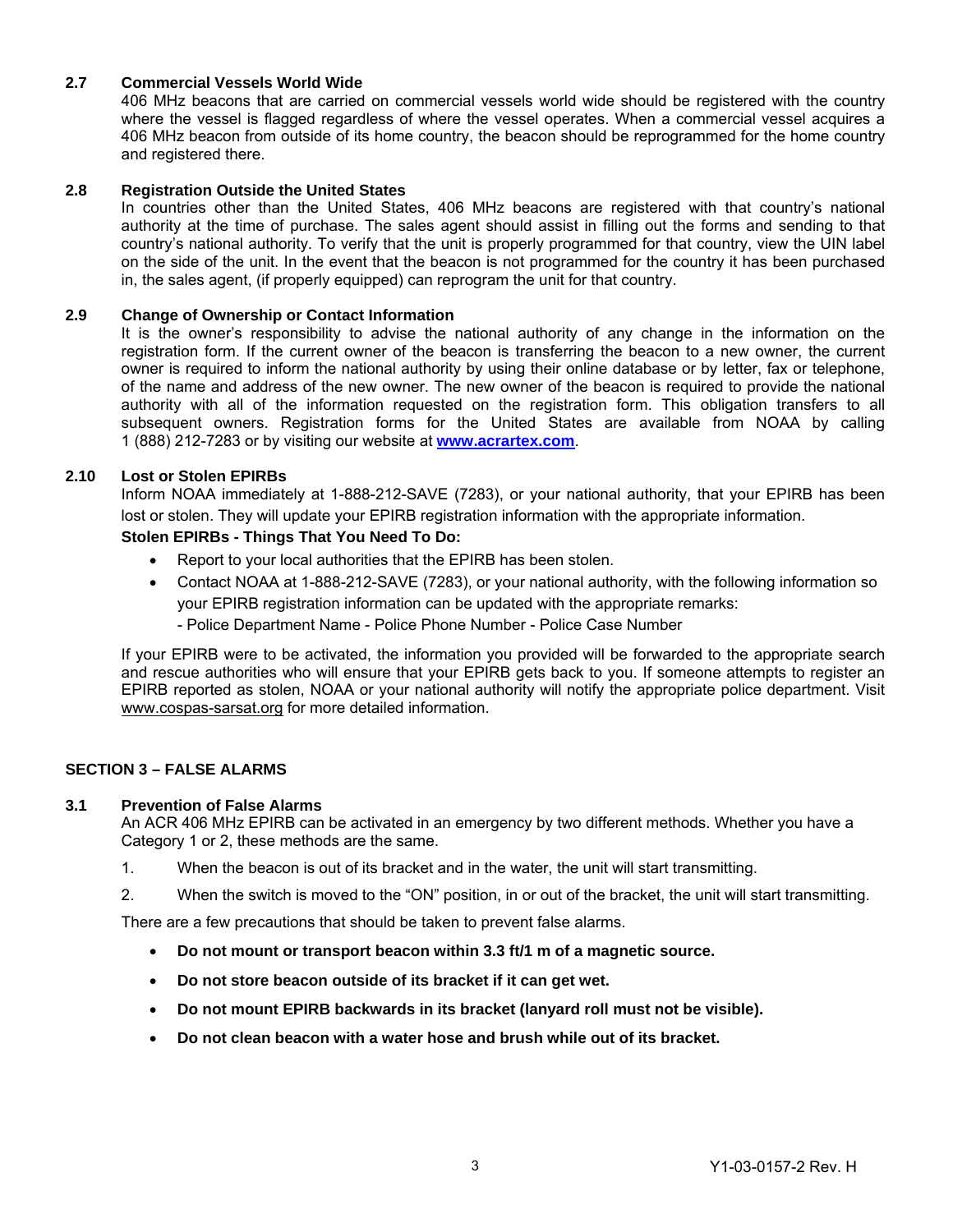#### **3.2 Reporting of False Alarms**

Should there be, for any reason, an inadvertent activation or false alarm, **it must be reported to the nearest search and rescue authorities**. The information that should be reported includes the EPIRB 15-digit Unique Identifier Number (UIN), date, time, duration and cause of activation, as well as location of beacon at the time of activation.

 **To Report False Alarms in the United States Contact any of the Following**:

| <b>Atlantic Ocean / Gulf of Mexico</b><br><b>USCG Atlantic Area Command Center</b> | Tel: (757) 398-6390 |
|------------------------------------------------------------------------------------|---------------------|
| Pacific Ocean Area /<br><b>USCG Area Command Center</b>                            | Tel: (510) 437-3700 |
| <b>USCG HQ Command Center</b>                                                      | Tel: (800) 323-7233 |

#### **To Report False Alarms Worldwide contact the national authority where your beacon is registered.**

#### **SECTION 4 – INSTALLATION**

#### **4.1 Mounting Location**

The location selected must be sufficiently rigid to support the weight of the total installation and at the same time consider vibration, exposure to the elements, exposure to surrounding hazards, such as equipment movement, doors being opened, accidental covering, personnel traffic, etc., and yet be readily accessible at all times in the event of an emergency.

Also to be considered in selecting a location for installation is the harmful effect that certain corrosive vapors might have on the beacon. Under no circumstances should a beacon be jeopardized by any foreign articles being temporarily or permanently positioned during "at sea" or "in port" activities.

The beacon should face inboard on rail mount applications and should not be subjected to breaking waves.

**CAUTION:** Care must be taken to prevent any lanyard, line, or other emergency equipment that may be attached to the beacon from becoming entangled or fouled which could prevent the beacon from being removed in an emergency. **Do not attach the beacon lanyard to the vessel or mounting bracket.**

Do not mount the beacon in the vicinity 3.3 ft/1 m of strong magnetic or electrical fields, such as loud speakers, radar or high power radio transmitter. The beacon should not be mounted closer than 3.3 ft/1 m. to a magnetic navigation compass.

Mount the beacon in a vertical (antenna upward) position. In certain circumstances, such as medical emergencies or disabled vessels, manual activation of the beacon for location and homing purposes is sometimes requested. Mounting in this orientation provides the best homing signal.

The Category 1 float-free mounting bracket should be mounted securely to a *vertical or horizontal surface* (the mount has predrilled holes for attachment to a flat surface) where there are no overhead obstructions. Location aboard a vessel must be chosen to allow the beacon to float free of sinking craft and as high as possible, especially on small vessels. This will help ensure operation of the hydrostatic release unit in the event the vessel capsizes without sinking. See section 4.3 on removing the HRU.

The Category 1 float-free mounting bracket should be securely attached to the vessel. The use of #10 stainless steel hardware (not included) is recommended.

#### **4.2 Visual Inspection**

Visually inspect the area surrounding the mounting bracket installation site for hidden hazards, obstacles, etc., that may have been overlooked during location selection. If there is any doubt as to the ready accessibility to the beacon at all times or if any condition may appear to be questionable, make a complete and thorough investigation before making final approval of the installation.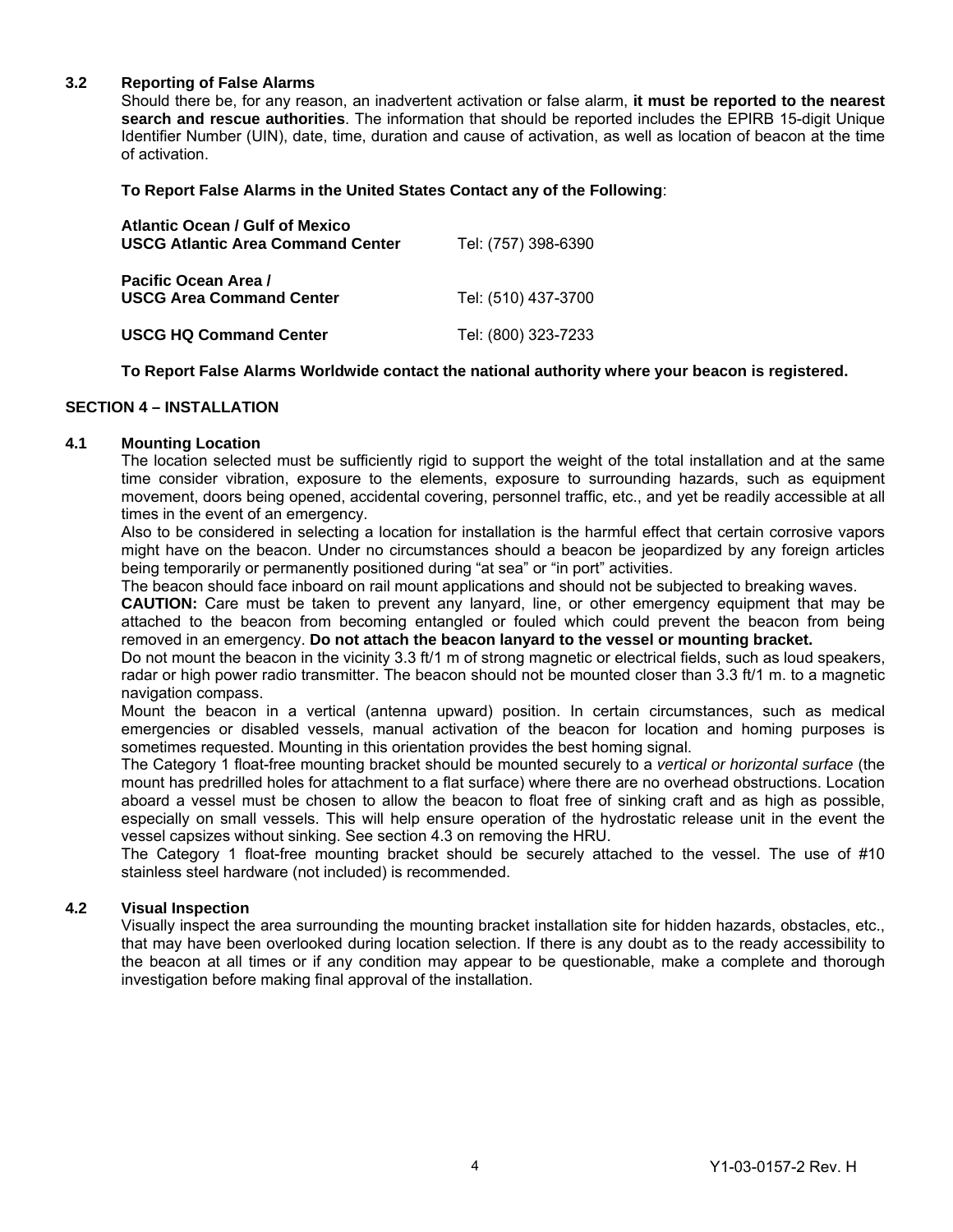#### **4.3 Hydrostatic Release Unit (HRU)**

The ACR HydroFix™ HRU has an expiration date of 2 years **from the date of installation** or 3 years from the date manufactured, whichever comes first. **Upon installing your beacon or new HRU, permanently scratch the new expiration date on the HRU date calendar** (as seen below).



**Figure 1 HRU Date Calendar** 

#### **Date of Installation Example:**

Date of installation of New HRU or First Installation of EPIRB including new HRU: **August 1, 2007.** 

This unit will need to be replaced in **August of 2009**. Scratch off "AUG 8" and "2006" on the HRU date calendar

#### **Date of Manufacture Example:**

On the bottom of the HRU a date of manufacture is pin stamped: **0806.** 

This unit will need to be replaced in **0809**. Scratch off "AUG 8" and "2009" on the HRU date calendar

The hydrostatic release can be replaced by removing the beacon from the bracket. Firmly press down on the spring at the bottom of the shelter, then slide the hydrostatic release assembly out of the keyed opening on the spring and mounting bracket. Discard the old HRU. Check the date manufactured on the bottom of the new HRU and insert the new hydrostatic release assembly in place by engaging it to the opening of the ejection spring and case. When replacing the HRU, ACR requires that you **do not reuse any parts from the previous HRU**. Failure to replace the entire assembly can cause the bracket to malfunction. Always use original ACR replacement parts **(Replacement kit P/N 9490)**. Use of unauthorized replacement parts will void your warranty and may cause the bracket to malfunction. Place the beacon into the mounting bracket, (lanyard facing inward), and replace cover, securing in place with the cotter pin going through the hydrostatic release rod.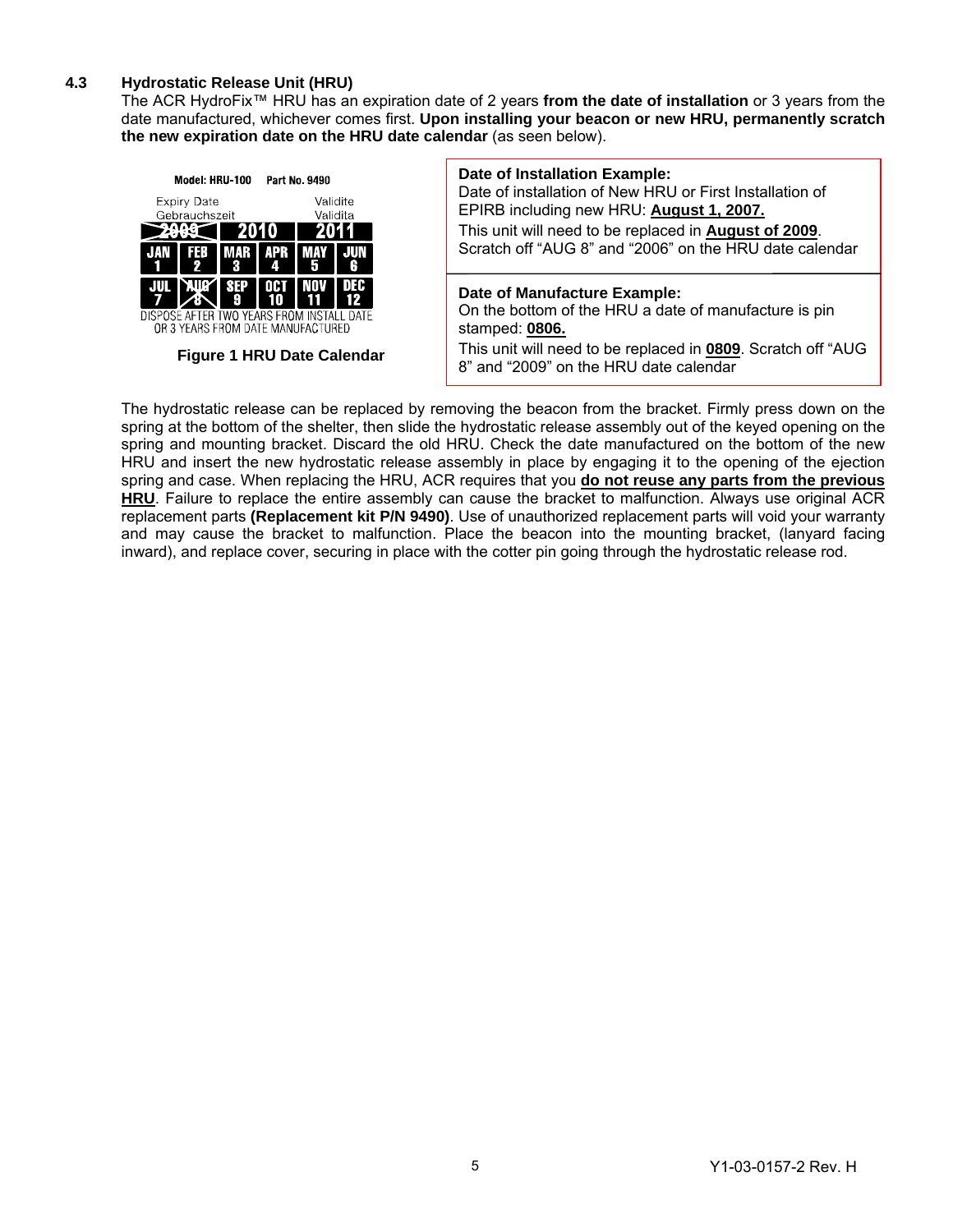#### **SECTION 5 – ACTIVATION AND DEPLOYMENT**

#### **5.1 Bracket Configuration**



CATEGORY 2 Manual Release Bracket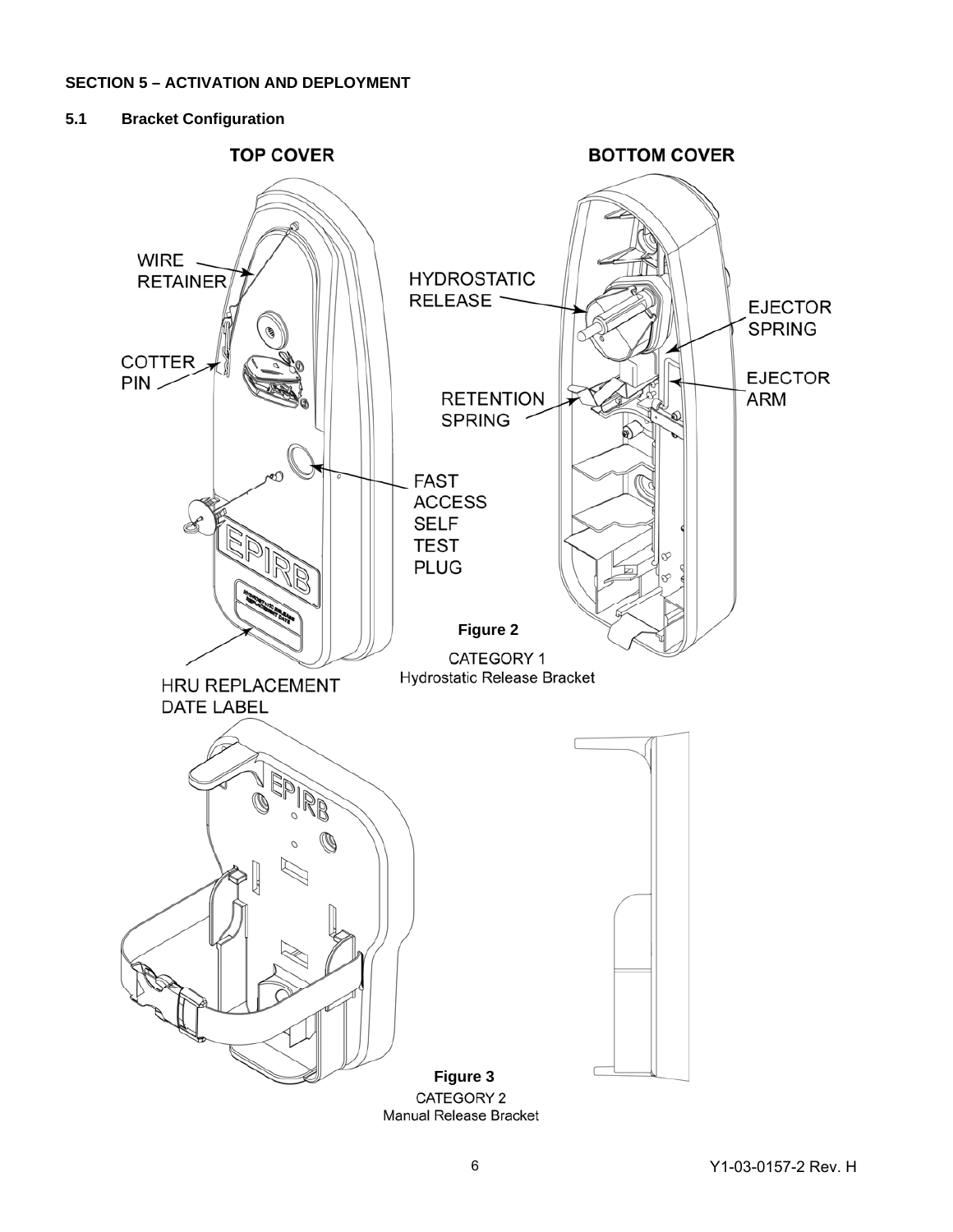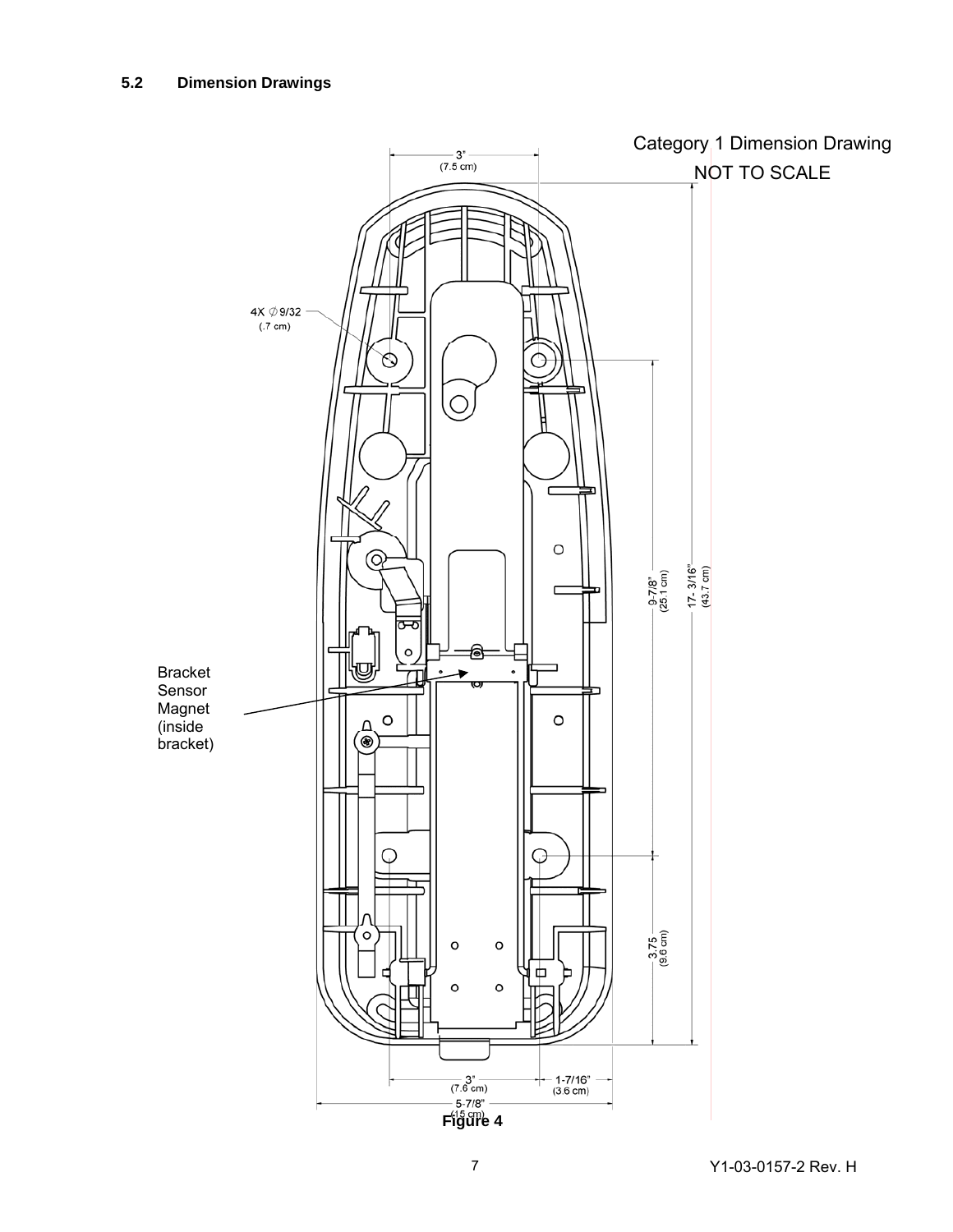### Category 2 Dimension Drawing NOT TO SCALE



**Figure 5**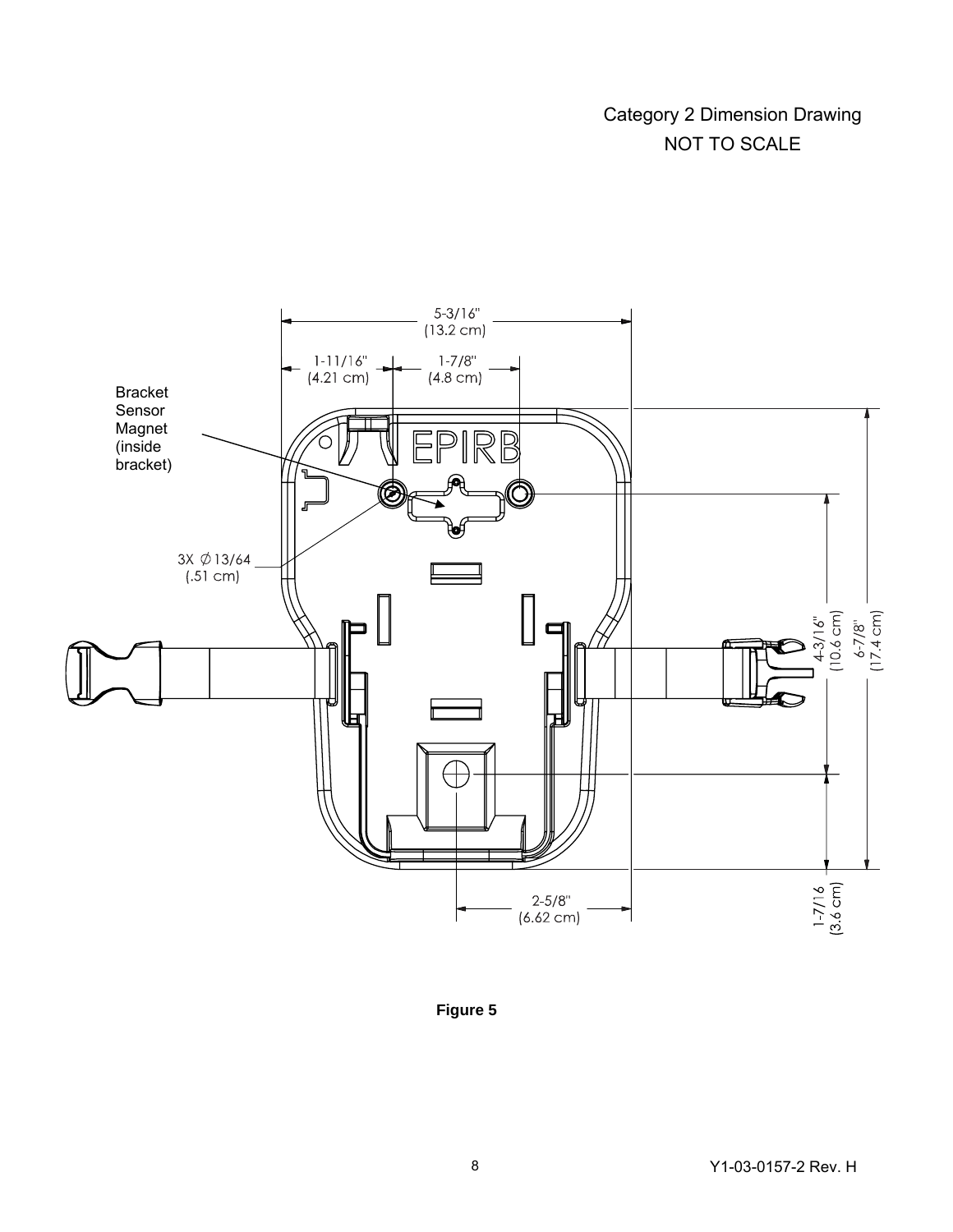#### **5.3 Configuration Overview**

Category 1 beacons are designed to be automatically deployed and activated. The beacon may also be hand held on the deck of vessels, or floated in water and attached to a raft or life vest with the lanyard provided. Category 2 beacons are designed to be manually deployed from the bracket.

The **beacon is designed to operate best while floating in water.** Hand held operation should be avoided when possible. Do not operate inside life raft or under any similar cover or canopy. Use the lanyard to attach beacon to life raft or person after deployment. **Caution** - *Do not attach lanyard to bracket or vessel.* Both models of the beacon can be deployed and activated manually.

Changes in the laws governing beacons have mandated that the beacon be ready at all times. If certain criteria are met, the beacon will begin transmitting. The beacon is equipped with sensors to determine if it is in water (a deployment condition). Category 1 and 2 brackets both contain a magnet that interacts with other sensors in the beacon to prevent activation if it is wet (also a deployment condition).

Two conditions must be satisfied for the beacon to automatically activate:

#### **1) It must be out of its bracket**

#### **2) It must be in the water**

Note: Either condition by itself will *not* automatically activate the beacon.

The beacon is designed to allow the user to perform periodic testing while the beacon is in the release bracket.

**Category 1**: Place the beacon into the release bracket with the spooled lanyard inward. The beacon should now be firmly held in the Category 1 bracket and ready for automatic deployment. Do not attach lanyard to bracket.

**Category 2**: Place the beacon into the bracket with the spooled lanyard inward. The beacon should now be firmly held in the Category 2 bracket and ready for manual deployment. Do not attach lanyard to bracket. Use the strap and buckle to secure the beacon. The strap should be adjusted tight against the beacon; tight enough so that it is almost difficult to engage the buckle. This should be checked periodically.

#### **5.4 GPS Acquisition**

The beacon is fitted with an **internal** Global Positioning System receiver that will determine the latitude and longitude of its position on the globe to be transmitted to the emergency system. When the beacon is activated in an emergency, the GPS receiver is turned ON and immediately begins acquiring data. Initially the red LED (Light Emitting Diode) flashes once per second to indicate the beacon is turned ON and operating. As soon as the GPS receiver acquires good positional data the red LED stops blinking and the green LED flashes once per second to indicate that the internal GPS receiver has acquired good positional data. Once good positional data has been obtained the GPS receiver waits for 20 minutes before looking for new positional data again. If for any reason a time period of 4 hours passes without the GPS receiver being able to update the last good set of positional data, the message transmitted by the beacon will revert back to default data. At this point the green LED will stop blinking and the red LED will flash once per second. If at any time after this, good positional data is obtained, this data will be transmitted, the red LED will stop blinking and the green LED will flash once per second.

#### **5.5 Automatic Deployment and Activation - Category 1 Beacons**

Automatic deployment and activation occurs if the vessel sinks and the hydrostatic release device frees the beacon from the bracket allowing it to float to the surface. Built-in sensors detect that the beacon is no longer in its bracket and is in water. This condition will automatically activate the beacon.

#### **NOTE: TRANSMISSIONS OF THE 121.5 MHZ AND 406 MHZ SIGNAL WILL NOT OCCUR UNTIL 100 SECONDS AFTER ACTIVATION.**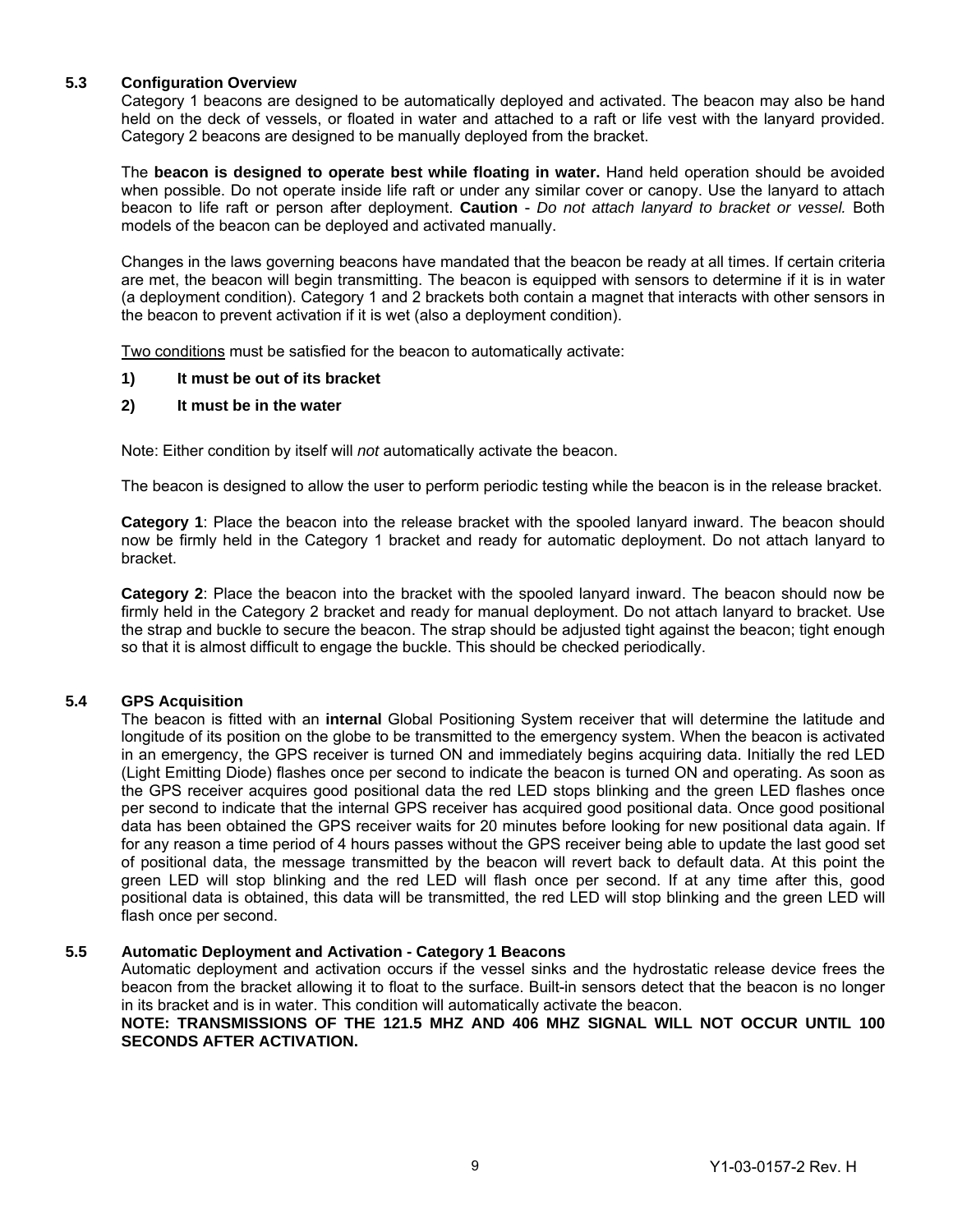#### **5.6 Manual Deployment and Activation**

The Category 1 beacon can be manually deployed by removing the retaining pin, removing the cover, and then removing the beacon from the bracket. Once removed, both the Category 1 and Category 2 beacons can be activated by placing the beacon in water OR by lifting the thumb switch to a vertical position, sliding it toward the antenna and pushing down to the opposite side of the beacon. Activating the beacon in this manner breaks off the Activation Indicator Plastic Pin and allows the switch to properly seat, showing the " ▌ " symbol (ON).



**OFF position:**  Note the **Activation** Indicator Plastic Pin



**ON position:** 

Notice the **Activation Indicator** Plastic Pin has been broken off.

#### **Figure 6**

Note: Some countries may fine vessel owners for causing false alarms. The permanent breakage of the Activation Indicator Plastic Pin is a positive indication of a manual activation.

#### **5.7 Manual Activation without Deployment**

The beacon can be activated while still in its bracket by placing the thumb switch in the ON position. Activation by this method overrides all sensors and turns the beacon "ON." The caution note above still applies.

#### **5.8 Deactivation**

If **manually activated**, return the thumb switch to the "OFF" position.

If **automatically activated**: remove the beacon from the water. The beacon normally takes up to 12 seconds to deactivate, or place the beacon back into the release bracket.

If the beacon continues to operate after it has been deactivated, remove the four screws holding the unit together and unplug the battery to disable the unit. Return it to a service center for repair.

#### **5.9 Full Functional Self Test**

Please read all instructions before performing any of the tests. Be prepared to record data from the test. Beacons may be tested in or out of the release bracket. The homing beacon at 121.5 MHz is inhibited during self test. It is strongly recommended to perform the full functional self test on the beacon on a monthly basis or prior to a voyage.

The full functional self-test is initiated by momentarily lifting the thumb switch to a vertical position and holding it in this position for at least two seconds and at most 4 seconds (see figure 7). A beep and the simultaneous lighting of the red LED indicate the initiation of the test. The buzzer will beep\* an additional four times as the red LED lights simultaneously. The green LED will then light, followed by a flash of the strobe, indicating a successful test. During the self-test, an actual satellite message is transmitted while certain key performance parameters are measured and recorded. The self-test message is modified to prevent the satellite from forwarding an alert message during self-test.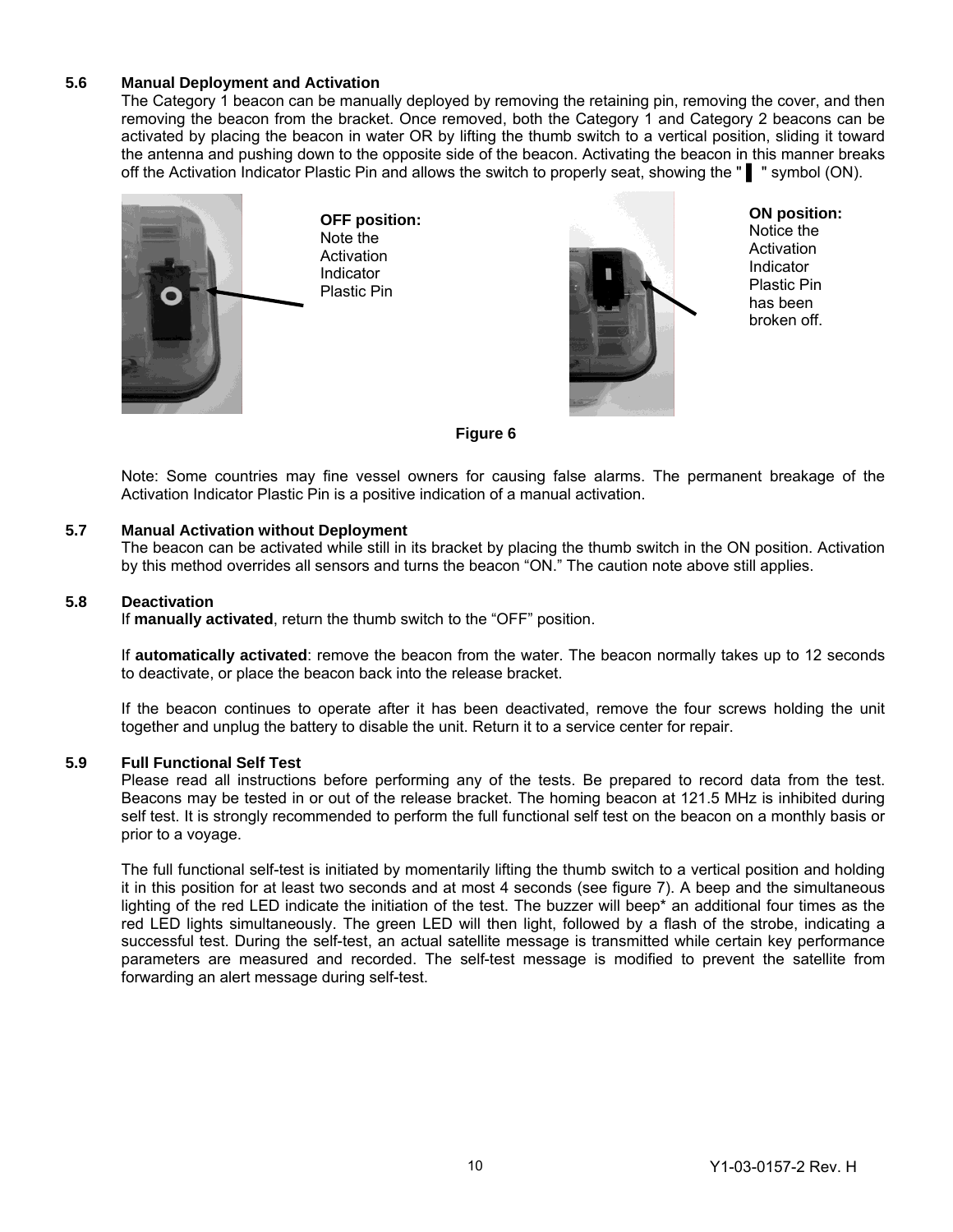

| <b>TEST</b>                   | <b>SUCCESS</b>                      | <b>FAIL</b>  |
|-------------------------------|-------------------------------------|--------------|
| <b>Initial Test Start</b>     | Beep, <sup>89</sup> Red LED, Strobe |              |
| <b>Check Data Integrity</b>   | Beep, $\bigcirc$ Red LED            | Test stopped |
| Check 406 MHz Synthesizer     | Beep, <sup>8</sup> Red LED          | Test stopped |
| <b>Check RF Power/Battery</b> | Beep, <sup>8</sup> Red LED          | Test stopped |
| <b>Check Internal GPS</b>     | Beep, <sup>89</sup> Red LED         | Test stopped |
| <b>Successful Test</b>        | Green LED, Strobe                   |              |

\*NOTE: The "beeps" are a very high-pitched tone that many people may not be able to hear.

**Figure 7** 

#### **Category 1 Self Test Plug**



Remove the new Self Test Plug on the front cover for self tests. Be sure to reattach the plug to protect the beacon from the elements. *Note: You may not be able to see the LEDs but you will hear the beeps.* 

#### **Figure 8**

#### **5.10 Performing the Internal GPS Test**

**WARNING:** The following test should never be performed more than once during the five-year life of the battery pack! Send the unit to ACR if test needs to be repeated. This test must be performed outside with a clear and unobstructed view of the sky, preferably not in direct sunlight as it may be difficult to see the LEDs.

If the thumb switch is held in the vertical position after the full functional self-test has finished, the buzzer will beep and the red LED will light simultaneously. This beep and simultaneous red LED indicates that the GPS has been turned ON and a live test of the internal GPS has begun. At this point the thumb switch should be allowed to return to its normal OFF position. The GPS will remain ON until good positional data has been obtained or 10 minutes has elapsed. If good positional data has been obtained, the GPS will be turned OFF and the green LED will light for at least 3 seconds. This positional data is not saved for use when the beacon is activated in an emergency. A green LED is proof that the GPS is functioning properly and that the beacon is in a location or environment where it can receive the necessary signals from satellites. If the GPS does not acquire good positional data, the GPS will turn OFF after 10 minutes and there will be no successful green LED indication. The beacon must remain under observation to witness the results of the test. It is **strongly** recommended that this test not be performed more than once during the five-year life of the battery pack in order to minimize current drain on the battery pack.

NOTE: The strobe may flash in conjunction with the green LED at the end of a successful GPS test. However, the only required confirmation of a successful GPS test is the green LED.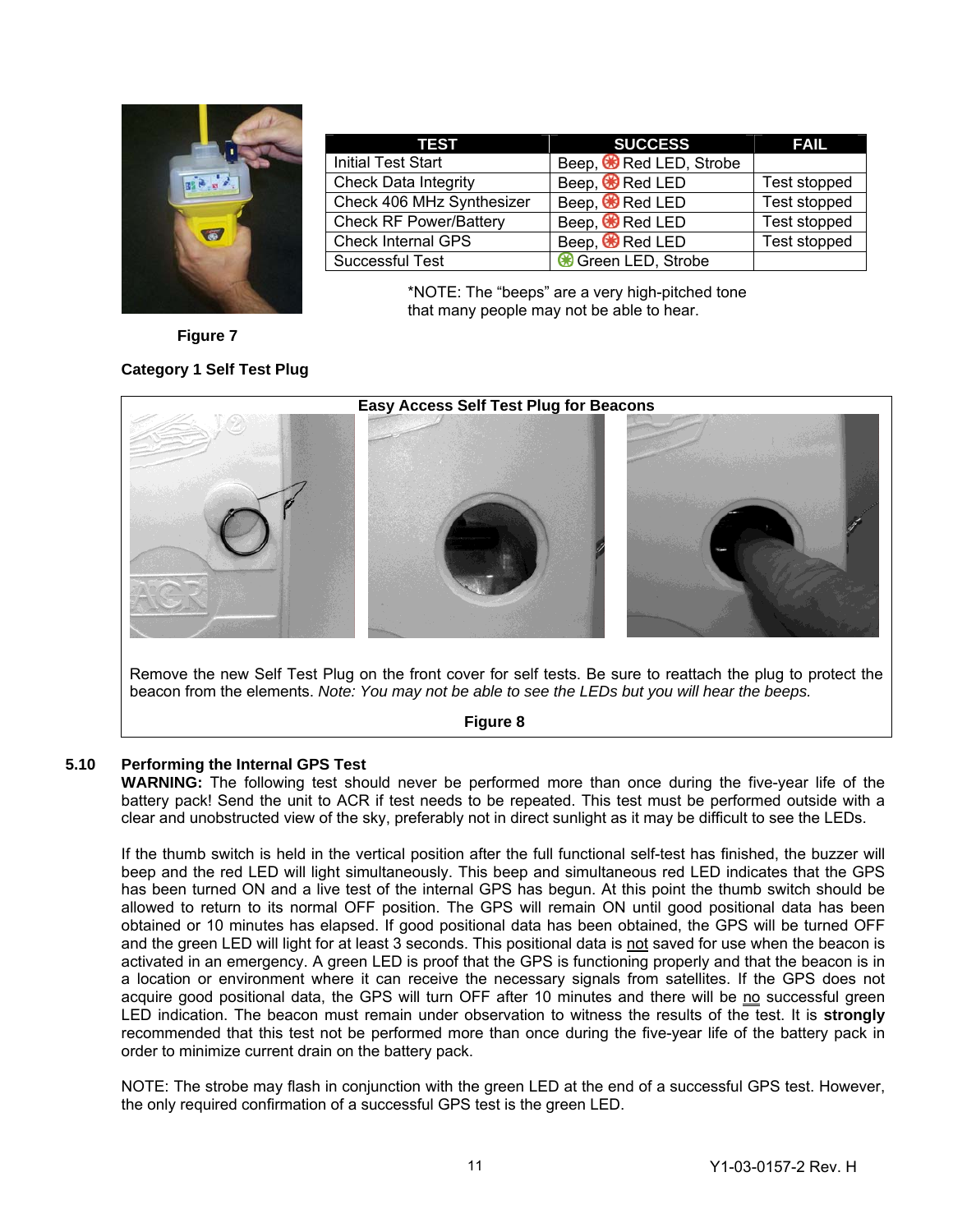#### **SECTION 6 – CARE AND MAINTENANCE**

#### **6.1 Routine Maintenance**

At least every ninety days, the float free mounting bracket and beacon should be inspected for deterioration and/or residue buildup that may affect the function of the beacon or automatic release. Part of the visual check includes checking the antenna for tightness. Clean the beacon and the mounting bracket to remove residue buildups. It is recommended that the beacon and mounting bracket be wiped with a damp cloth.

Carefully inspect the beacon case for any visible cracks. Cracks may admit moisture, which could falsely activate the beacon or otherwise cause a malfunction. Any cracking observed should be immediately referred to ACR for evaluation by calling 1-800-432-0227 ext. 2155 in the US, or +1-954-981-3333 ext 2155 elsewhere.

#### **6.2 Battery Replacement**

The battery must be replaced by the date indicated on the beacon or every five (5) years, whichever occurs first. At each inspection, check the time remaining until replacement is required. The battery should be replaced if the beacon has been activated for any use other than the self test.

Always refer all long life battery replacement and other beacon service to a factory authorized service center. Battery replacement includes servicing the beacon by replacing all o-rings, testing the water seal and the electrical properties.

NOTE: There are no user serviceable items inside the beacon. DO NOT OPEN THE BEACON UNLESS TO DISABLE IN CASE OF FAULTY ACTIVATION.

#### **For the nearest location of a Battery Replacement Center, visit our website at www.acrartex.com**

The beacon may or may not require special shipping instructions due to the lithium batteries and changes in shipping regulations. Please refer to ACR's website www.acrartex.com for proper shipping instructions.

#### **6.3 Shore Based Maintenance for SOLAS Vessels, (SBM) IMO MSC/Circ. 1039**

The Maritime Safety Committee approved guidelines for shore-based maintenance of satellite beacons, for the purpose of establishing standardized procedures and minimum levels of service for the testing and maintenance of satellite beacons. First Shore Based Maintenance on all ACR EPIRBs is due at the date of the first battery replacement.

#### **6.4 Annual Testing for SOLAS Vessels, IMO MSC/Circ. 1040**

SOLAS regulation IV/15.9 dictates annual testing of 406 MHz satellite EPIRBs. Testing should be carried out using suitable test equipment capable of performing the relevant measurements. All checks of electrical parameters should be performed in the self-test mode, if possible.

#### **SECTION 7 – THE SEARCH AND RESCUE SYSTEM**

#### **7.1 General Overview**

Beacons provide distress alerts via radio transmission on 406 MHz to the LEOSAR satellites of the COSPAS-SARSAT network. The beacon can also transmit a distress alert (acquired by the internal or external GPS) to the GEOSAR network that includes GPS latitude and longitude coordinates.

The message transmitted is unique for each beacon, which provides identification of the transmitter through computer access of registration files maintained by the National Oceanic and Atmospheric Administration or other national authority\*. Remember, SAR forces will know who you are, what type of vessel you have, your homeport, and who to contact that might know of your current situation ONLY if your beacon has been properly registered. This will help expedite the launch of a rescue operation. 406 MHz beacons are required to have their registration updated every two years.

\*The national authority is the governmental body responsible for EPIRB registration database administration for the country for which the EPIRB is programmed.

Once the 406 MHz signal is relayed through the LEOSAR and/or GEOSAR network, SAR forces determine who is closest, and then proceed to the beacon using the 121.5 MHz homing frequency.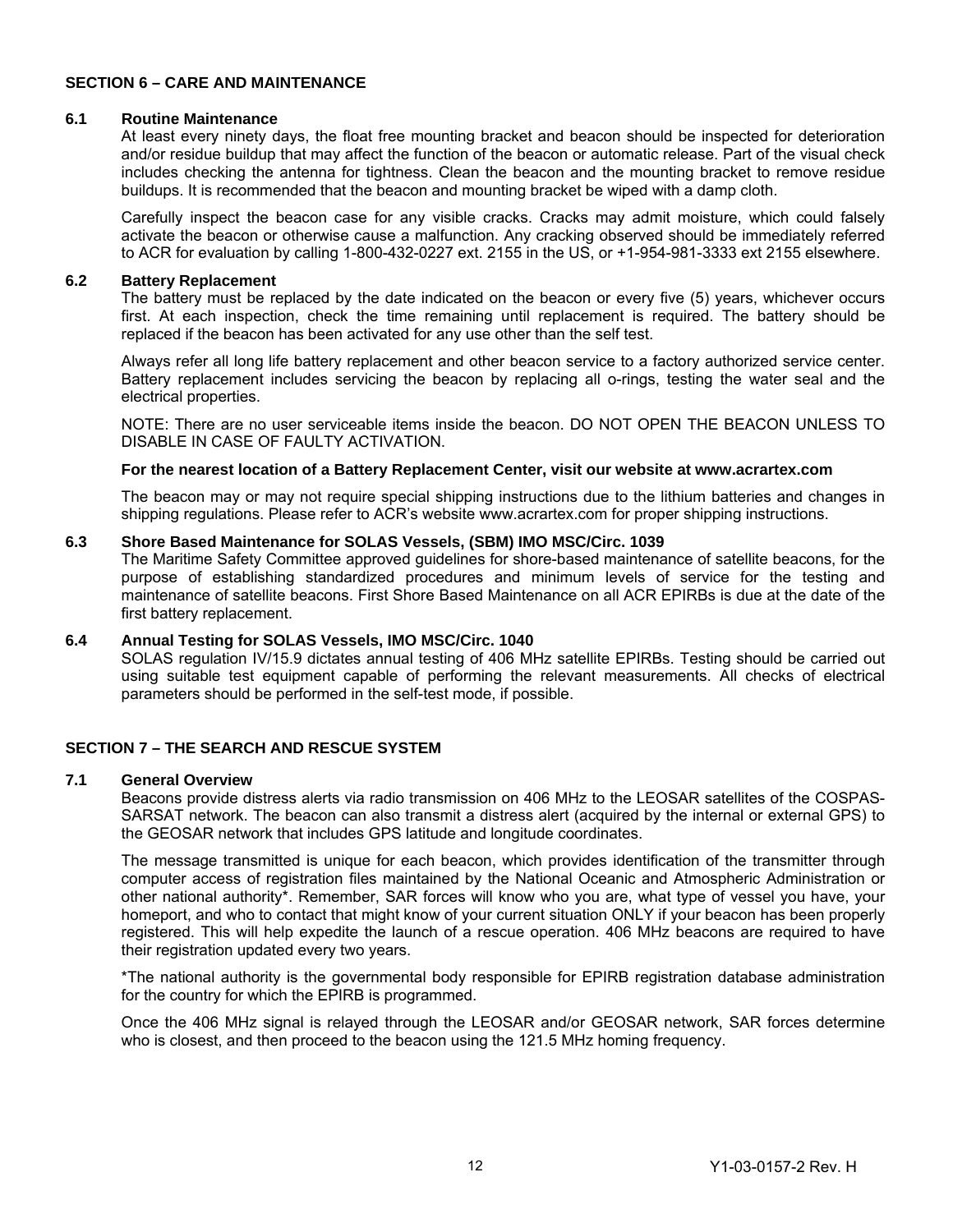#### **7.2 Satellite Detection**

EPIRBs transmit to the satellite portion of the COSPAS-SARSAT system. COSPAS-SARSAT is an international system that utilizes Russian Federation and United States' low altitude, near-polar orbiting satellites (LEOSAR). These satellites assist in detecting and locating activated 406 MHz satellite beacons.

COSPAS and SARSAT satellites receive distress signals from EPIRBs transmitting on the frequency of 406 MHz. The COSPAS-SARSAT 406 MHz beacon signal consists of a transmission of non-modulated carriers followed by a digital message format that provides identification data. The 406 MHz system uses Satelliteborne equipment to measure and store the Doppler-shifted frequency along with the beacon's digital data message and time of measurement. This information is transmitted in real time to an earth station called the Local User Terminal (LUT), which may be within the view of the satellite, as well as being stored for later transmission to other LUTs.

The LUT processes the Doppler-shifted signal from the LEOSAR and determines the location of the beacon, then the LUT relays the position of the distress to a Mission Control Center (MCC) where the distress alert and location information is immediately forwarded to an appropriate Rescue Coordination Center (RCC). The RCC dispatches Search and Rescue (SAR) forces.

The addition of the GEOSAR satellite system greatly improves the reaction time for a SAR event. This satellite system has no Doppler capabilities at 406 MHz, but will relay the distress alert to any of the LUT stations. When there is GPS data included in the distress message, SAR authorities instantly know your location to within 110 yards (100 m). This speeds up the reaction time by not having to wait for one of the LEOSAR satellite to pass overhead. Because most of the search and rescue forces presently are not equipped to home in on the 406 MHz Satellite beacons signal, homing must be accomplished at 121.5 MHz.





**Figure 9- Satellite Coverage Figure 10- GEOSAR Satellite Orbits** 

#### **7.3 Global Positioning System (GPS)**

The GPS system is a satellite group that enables a GPS receiver to determine its exact position to within 30 m (100 ft.) anywhere on earth. With a minimum of 24 GPS satellites orbiting the earth at an altitude of approximately 11,000 miles they provide users with accurate information on position, velocity, and time anywhere in the world and in all weather conditions. The GlobalFix™ stores this data into its distress transmission allowing search and rescue forces to narrow the search into a very small area and thus minimize the resources required and dramatically increase the effectiveness of the overall operation.



**Figure 11 - GPS Satellite Orbits**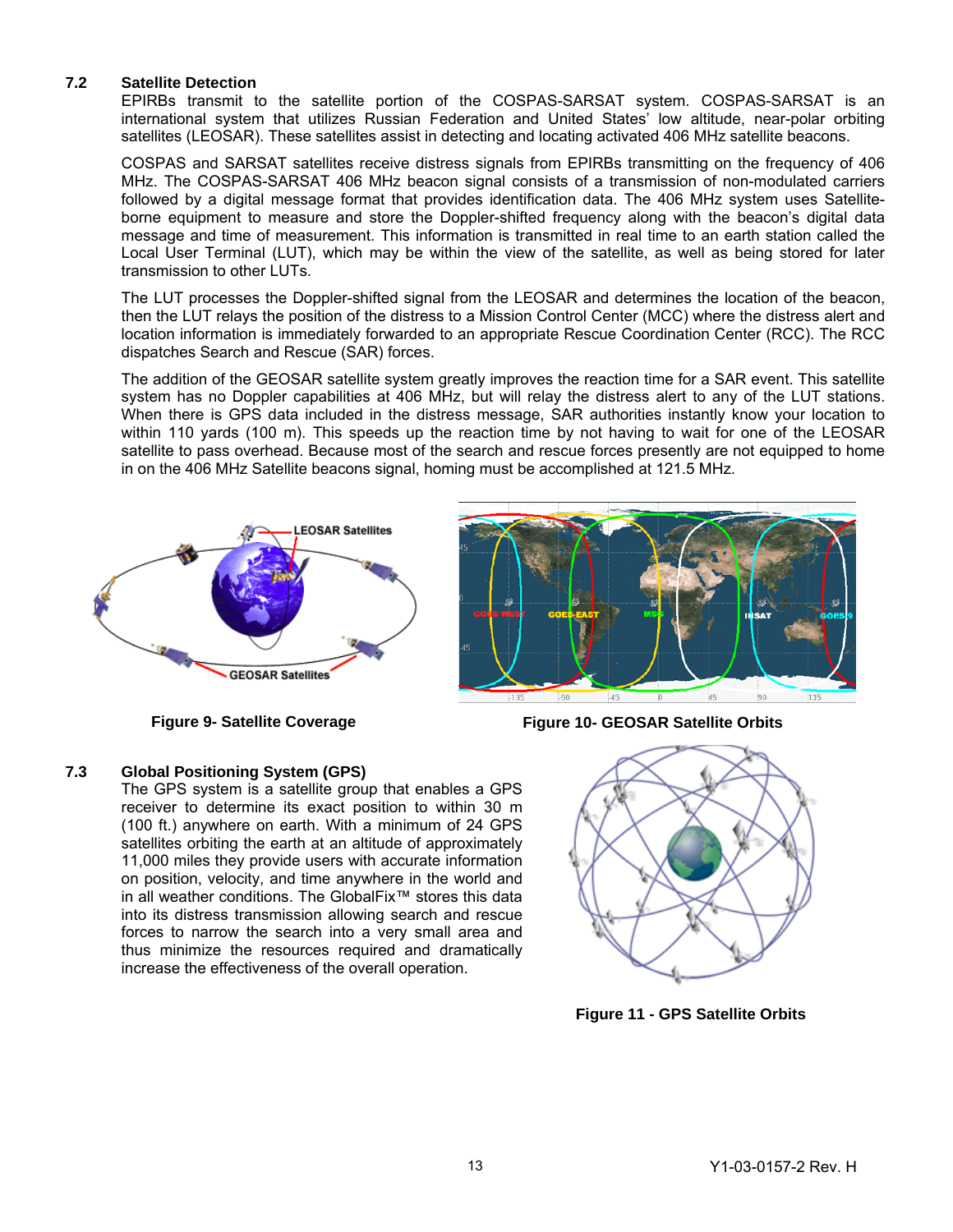#### **SECTION 8 – TECHNICAL INFORMATION**

#### **8.1 Type Approvals and Standards**

The RLB-35 meets the requirements of Federal Communication Commission (FCC) Part 80 and Category 1 EPIRBs meet the GMDSS requirements:

| <b>Type Approvals</b> |                                                               |  |  |  |  |  |  |
|-----------------------|---------------------------------------------------------------|--|--|--|--|--|--|
| <b>FCC</b>            | FCC ID: B66ACR-RLB35 (RLB-35)                                 |  |  |  |  |  |  |
| COSPAS-SARSAT         | Certificate Nos. 136, 173                                     |  |  |  |  |  |  |
| MED                   | BSH Certificate No. 4612/506 0016/2005<br>Notified Body: 0735 |  |  |  |  |  |  |

Copies of certificates and additional worldwide type approvals are available at **www.acrartex.com**.

| <b>Applicable Standards</b> |                                                                           |  |  |  |
|-----------------------------|---------------------------------------------------------------------------|--|--|--|
| <b>FCC</b>                  | Part 80 Subpart V - EPIRBs                                                |  |  |  |
|                             | Part 80 Subpart W - GMDSS (Cat. 1 only)                                   |  |  |  |
| <b>RTCM</b>                 | RTCM Recommended Standards for 406 MHz Satellite EPIRBs                   |  |  |  |
| COSPAS/SARSAT               | C/S T.001 - Specification for C/S 406 MHz Distress Beacons                |  |  |  |
|                             | C/S T.007 - C/S 406 MHz Distress Beacon Type Approval Standard            |  |  |  |
| MED                         | Annex A.1, Item No. A.1/5.6 - 406 MHz (C/S) Satellite EPIRB               |  |  |  |
|                             | Annex B, Model B                                                          |  |  |  |
|                             | IMO Resolution A.694(17) - General Requirements for GMDSS Equipment       |  |  |  |
| <b>IMO</b>                  | IMO Resolution A.810(19) - Performance Standards for Float-Free Satellite |  |  |  |
|                             | 406 MHz EPIRBs (Cat. 1 only)                                              |  |  |  |

#### **8.2 Characteristics**

The beacon is a buoyant, battery operated unit. The beacon case, with its external antenna, is waterproof. The semiconductor circuits are mounted within the case assembly that also contains the battery power supply. A "Test/ON" switch is installed on top of the beacon, along with a strobe light. The Category 1 beacon must be stored in its special mount, free of obstructions aboard a vessel for automatic float-off. The unit is self-buoyant and no external flotation devices are required.

#### **8.3 Accessories**

| <b>Product</b>                    | <b>Product Number</b> |
|-----------------------------------|-----------------------|
| <b>Category 1</b>                 | 9435                  |
| <b>Mounting Case</b>              |                       |
| 6.5" x 17.1" (16.51 cm x 43.4 cm) |                       |
| <b>Category 2</b>                 | 9430                  |
| <b>Mounting Brackets</b>          |                       |
| 6.0" x 7.7" (15.2 cm x 19.5 cm)   |                       |
| <b>Universal HRU Kit</b>          | 9490                  |
| Replacement Antenna               | 9368                  |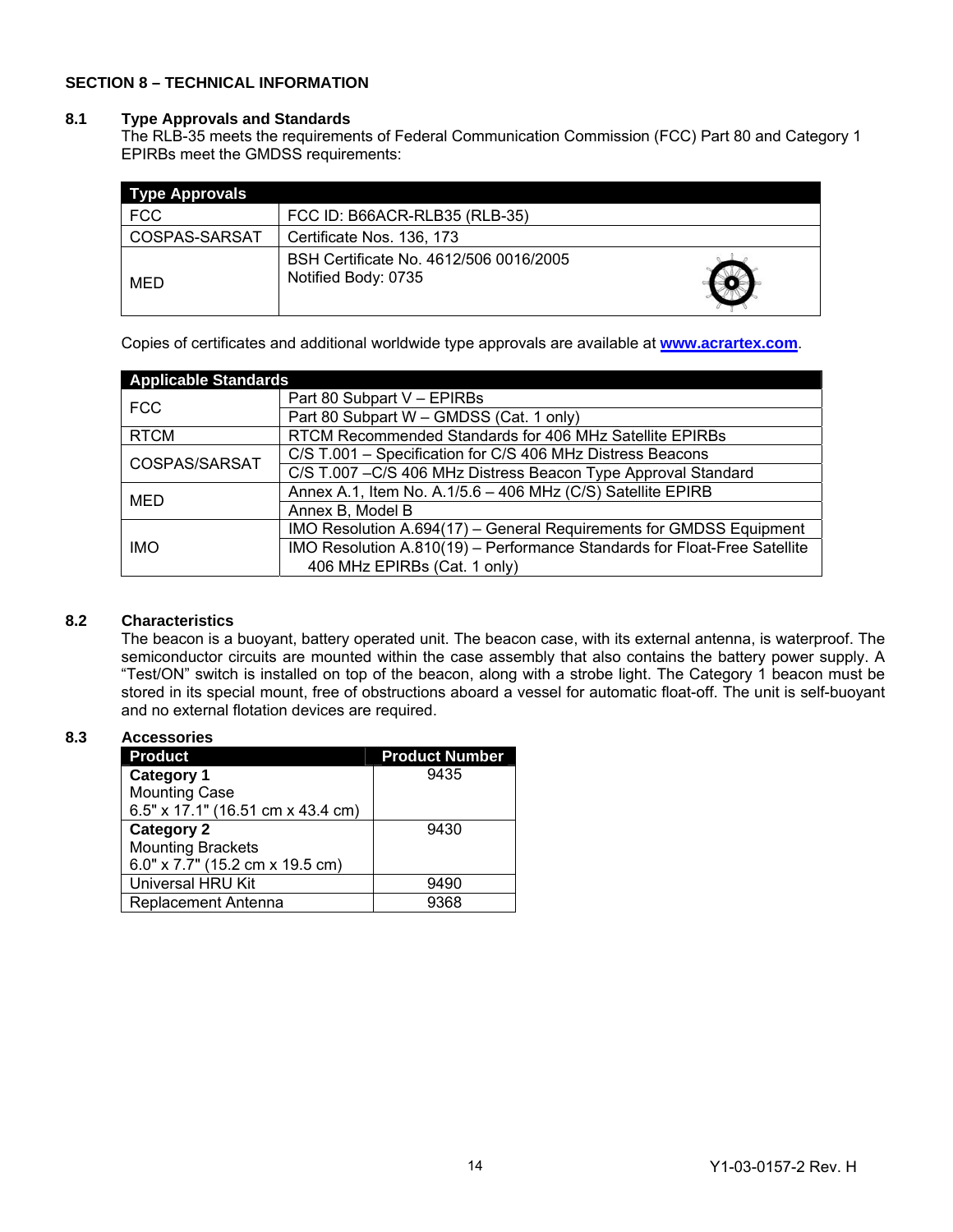#### **8.4 Specifications**

| <b>406 MHz Transmitter</b>                        | 121.5 MHz Transmitter                   |                                      |                |
|---------------------------------------------------|-----------------------------------------|--------------------------------------|----------------|
| <b>Frequency</b>                                  | 406 MHz                                 | <b>Frequency</b>                     | 121.5 MHz      |
| Output<br><b>Power</b>                            | 5 Watts                                 | <b>Frequency</b><br><b>Tolerance</b> | $±50$ ppm      |
| <b>Digital</b><br><b>Message</b><br><b>Format</b> | Standard Location Protocol <sup>1</sup> | <b>Output Power</b>                  | 50-100 mW PEP  |
| <b>Duration</b>                                   | 520 ms                                  | <b>Modulation</b><br><b>Type</b>     | AM (3K20A3X)   |
| <b>Frequency</b><br><b>Stability</b>              | ±2 parts per billion/100ms              | <b>Sweep Range</b>                   | 400 to 1200 Hz |
| Rate                                              | $400$ bps                               | <b>Sweep Rate</b>                    | 3 Hz           |
| <b>Modulation</b>                                 | $±1.1$ radians peak                     | <b>Duty Cycle</b>                    | 37.5%          |
| <b>Encoding</b>                                   | Biphase L                               | <b>Antenna</b>                       |                |

 $1$  Leaves ACR with Serialized U.S. code but can be reprogrammed at a service center to Maritime or other coded format including nationality of registration.

| <b>Battery Life</b>                 |                                                                                                 | <b>General/Environmental</b>        |                                                            |
|-------------------------------------|-------------------------------------------------------------------------------------------------|-------------------------------------|------------------------------------------------------------|
| 48 hours minimum<br>Operating       |                                                                                                 | <b>Size</b><br>(without<br>antenna) | 9.0 x 4.8 x 3.5 in<br>$(22.9 \times 12.2 \times 8.$        |
| Replacement<br><b>Interval</b>      | 5 years or after use in an emergency                                                            | Antenna<br><b>Height</b>            | 7.39" (18.77 cm)                                           |
| Operating<br><b>Temp Range</b>      | -40 $^{\circ}$ C to +55 $^{\circ}$ C<br>CLASS 1<br>CLASS 2 -20 $^{\circ}$ C to +55 $^{\circ}$ C | <b>EPIRB</b><br><b>Material</b>     | High impact UV<br>plastic                                  |
| <b>Storage</b><br><b>Temp Range</b> | CLASS 1 $-50^{\circ}$ C to $+70^{\circ}$ C<br>CLASS 2 -40 $^{\circ}$ C to +70 $^{\circ}$ C      | Waterproof                          | Exceeds RTCM<br><b>Factory Tested t</b><br>room temperatur |
| <b>Xenon Strobe</b>                 |                                                                                                 | Weight                              | $2.25$ lbs $(1.1kg)$                                       |
| <b>Light Color</b>                  | White                                                                                           | Color                               | <b>High Vis Yellow</b>                                     |
| Output<br><b>Power</b>              | 0.75 effective candela                                                                          |                                     |                                                            |
| <b>Flash Rate</b>                   | 20-30 per minute                                                                                |                                     |                                                            |

| 121.5 MHz Transmitter                |                                                                                        |
|--------------------------------------|----------------------------------------------------------------------------------------|
| <b>Frequency</b>                     | 121.5 MHz                                                                              |
| <b>Frequency</b><br><b>Tolerance</b> | $±50$ ppm                                                                              |
| <b>Output Power</b>                  | 50-100 mW PEP                                                                          |
| <b>Modulation</b><br>Type            | AM (3K20A3X)                                                                           |
| <b>Sweep Range</b>                   | 400 to 1200 Hz                                                                         |
| <b>Sweep Rate</b>                    | 3 Hz                                                                                   |
| <b>Duty Cycle</b>                    | 37.5%                                                                                  |
| <b>Antenna</b>                       |                                                                                        |
| <b>Frequency</b>                     | 406 & 121.5 MHz                                                                        |
| <b>Polarization</b>                  | Vertical                                                                               |
| <b>VSWR</b>                          | Less than 1.5/1                                                                        |
| <b>GPS Antenna</b>                   | 12 Channel Parallel Receiver                                                           |
| General/Environmental                |                                                                                        |
| <b>Size</b><br>(without<br>antenna)  | $9.0 \times 4.8 \times 3.5$ in.<br>$(22.9 \times 12.2 \times 8.9 \text{ cm})$          |
| Antenna<br><b>Height</b>             | 7.39" (18.77 cm)                                                                       |
| <b>EPIRB</b><br><b>Material</b>      | High impact UV resistant<br>plastic                                                    |
| Waterproof                           | <b>Exceeds RTCM Standards -</b><br>Factory Tested to 33 ft/10 m at<br>room temperature |
| Weight                               | 2.25 lbs (1.1kg)                                                                       |
| Color                                | <b>High Vis Yellow</b>                                                                 |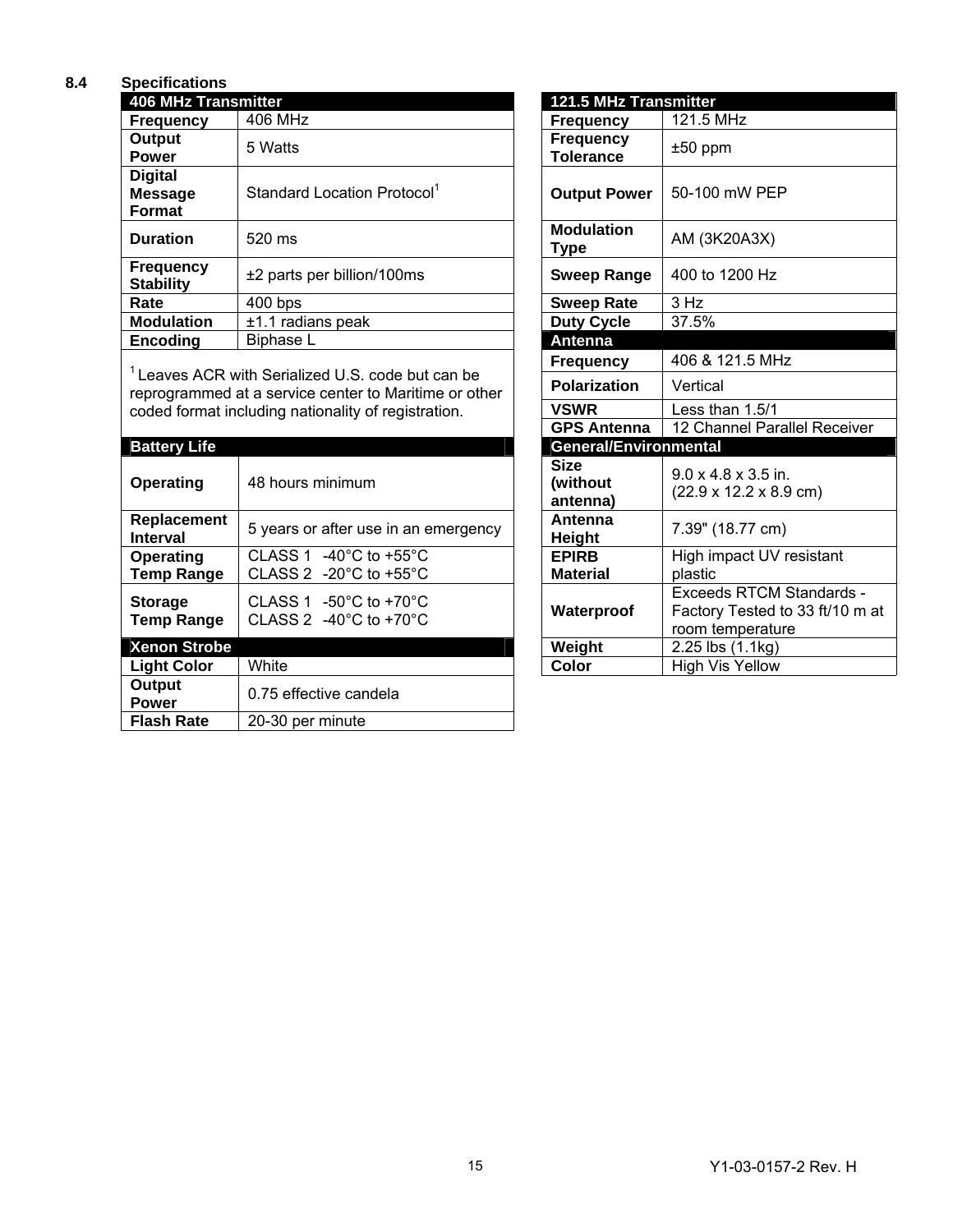

### **EC DECLARATION OF CONFORMITY**

ACR Electronics hereby declares that the following product is in conformity with Council Directive 96/98/EC of 20 December 1996 on Marine Equipment (MED) last amended by Commission Directive 2009/26/EC of 6 April 2009, and has been type examined as described in this Declaration. In accordance with the Directive, the product will be marked with the MED Mark of Conformity as follows:



yy = Last two digits of the year in which the mark is affixed

| <b>Product:</b>                             | Model: RLB-35 | MED Item A.1/5.6<br>Trade Name: GlobalFix™                                                                                                                                                    |                                       |                                                                                          | 406 MHz (COSPAS-SARSAT) Emergency Position-Indicating Radio Beacon (EPIRB)  |                                                        |  |
|---------------------------------------------|---------------|-----------------------------------------------------------------------------------------------------------------------------------------------------------------------------------------------|---------------------------------------|------------------------------------------------------------------------------------------|-----------------------------------------------------------------------------|--------------------------------------------------------|--|
| <b>Notified Body:</b>                       |               | Bernhard-Nocht-Str. 78, 20359 Hamburg, Germany<br>EC Type Examination (Module B) Certificate No.: BSH/4612/5060372/06<br>EC Quality System (Module D) Certificate No.: BSH/4613/05102/1251/09 |                                       |                                                                                          | Bundesamt für Seeschifffahrt und Hydrographie (BSH), Notified Body No. 0735 |                                                        |  |
| <b>Regulations and</b><br><b>Standards:</b> |               | IMO Resolution A. 694(17)<br>IMO Resolution A. 810(19)<br>IMO MSC.56(66)<br>IMO MSC.120(74)<br>IMO MSC/Circ.862                                                                               |                                       | C/S T.001 (Oct. 1999)<br>C/S T.007 (Oct. 1999)<br>IEC 61097-2 (1994)<br>IEC 60945 (2002) | ETSI EN 300 066 V1.3.1 (2001-01)                                            |                                                        |  |
| <b>Manufacturer:</b>                        | <b>USA</b>    | <b>ACR Electronics Inc.</b><br>5757 Ravenswood Road<br>Fort Lauderdale, FL 33312                                                                                                              |                                       |                                                                                          |                                                                             |                                                        |  |
| Signed on behalf of ACR Electronics Inc.    | Signed:       |                                                                                                                                                                                               |                                       |                                                                                          |                                                                             |                                                        |  |
|                                             |               | Name: Tom Pack                                                                                                                                                                                | Date:                                 | May 24, 2010                                                                             |                                                                             |                                                        |  |
|                                             | Title:        | <b>Director, New Product Development</b>                                                                                                                                                      |                                       |                                                                                          |                                                                             |                                                        |  |
| Document RLB-35-002                         |               |                                                                                                                                                                                               | nga,<br><b>ISO 9001</b><br>Registered |                                                                                          |                                                                             | This Declaration complies with<br>ISO/IEC 17050-1:2004 |  |

Quality<br>Manageme ACR Electronics, Inc. is registered by NQA to ISO 9001:2008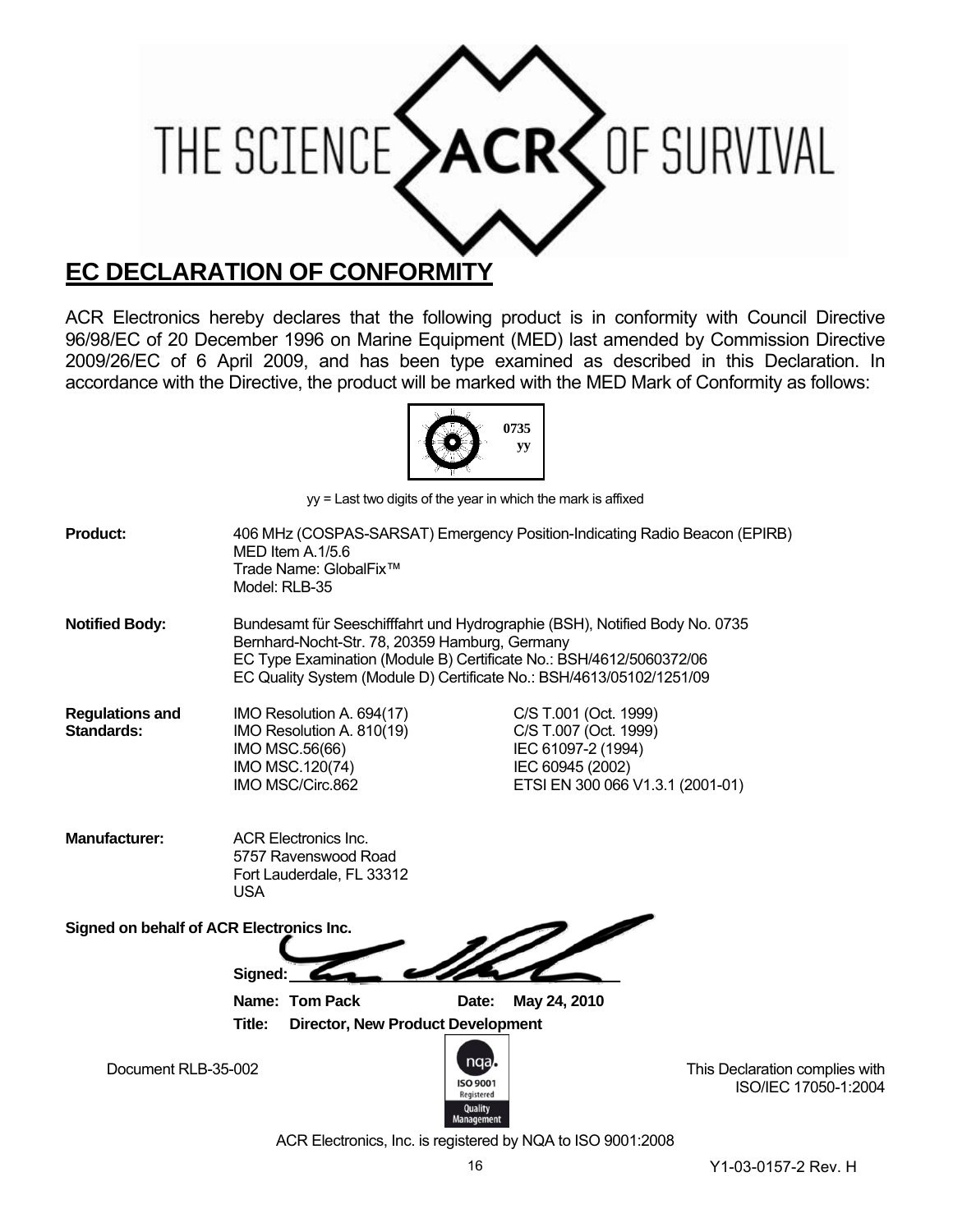

The Maritime Safety Committee approved guidelines for shore-based maintenance (SBM) of satellite EPIRBs, for the purpose of establishing standardized procedures and minimum levels of service for the testing and maintenance of satellite EPIRBs to ensure maximum reliability whilst minimizing the risk of false distress alerts. (IMO MSC/Circ. 1039)

| <b>Products:</b>                               | 406 MHz (COSPAS-SARSAT) Emergency Position-Indicating Radio Beacons (EPIRBS)<br>ACR Satellite <sub>2</sub> 406™ RLB-32 (Cat. I & Cat. II<br>ACR RapidFix <sup>™</sup> 406 RLB-33 (Cat. I & Cat. II)<br>$\bullet$<br>ACR GlobalFix <sup>™</sup> RLB-35 (Cat. I & Cat. II)<br>$\bullet$<br>ACR Float Free 406 Memory Capsule RLB-35MC (Cat. I)<br>$\bullet$<br>ACR GlobalFix <sup>™</sup> iPRO RLB-36 & RLB-36A (Cat. I & Cat. II)<br>$\bullet$<br>ACR GlobalFix <sup>™</sup> PRO RLB-37 & RLB-37A (Cat. I & Cat. II)<br>$\bullet$<br>ACR Satellite <sub>3</sub> 406™ RLB-38 & RLB-38A (Cat. I & Cat. II) |  |  |  |
|------------------------------------------------|---------------------------------------------------------------------------------------------------------------------------------------------------------------------------------------------------------------------------------------------------------------------------------------------------------------------------------------------------------------------------------------------------------------------------------------------------------------------------------------------------------------------------------------------------------------------------------------------------------|--|--|--|
| <b>Maintenance</b><br><b>Service Interval:</b> | 406 MHz satellite EPIRBs should be inspected and tested annually in accordance with<br>MSC/Circ. 1040. Shore-based maintenance of all satellite EPIRBs should be carried<br>out at intervals not exceeding 5 years. It is recommended that maintenance be<br>performed at the time when the battery is to be changed.                                                                                                                                                                                                                                                                                   |  |  |  |
|                                                | All ACR 406 MHz EPIRBs shall have their first shore-based maintenance performed<br>on the same dates as their battery replacement.                                                                                                                                                                                                                                                                                                                                                                                                                                                                      |  |  |  |
| <b>SBM Providers:</b>                          | ACR only authorizes battery replacements and shore-based maintenance to be<br>performed by certified ACR service providers.                                                                                                                                                                                                                                                                                                                                                                                                                                                                             |  |  |  |
| <b>Manufacturer:</b>                           | <b>ACR Electronics Inc.</b><br>5757 Ravenswood Road<br>Fort Lauderdale, Florida, USA                                                                                                                                                                                                                                                                                                                                                                                                                                                                                                                    |  |  |  |
| Signed on behalf of ACR Electronics Inc.       |                                                                                                                                                                                                                                                                                                                                                                                                                                                                                                                                                                                                         |  |  |  |
|                                                | Signed:                                                                                                                                                                                                                                                                                                                                                                                                                                                                                                                                                                                                 |  |  |  |
|                                                | <b>Thomas J. Pack</b><br>Name:<br>Title:<br><b>Director, New Product Development</b>                                                                                                                                                                                                                                                                                                                                                                                                                                                                                                                    |  |  |  |
|                                                | Date:<br><b>August 3, 2012</b>                                                                                                                                                                                                                                                                                                                                                                                                                                                                                                                                                                          |  |  |  |

Document SBM-002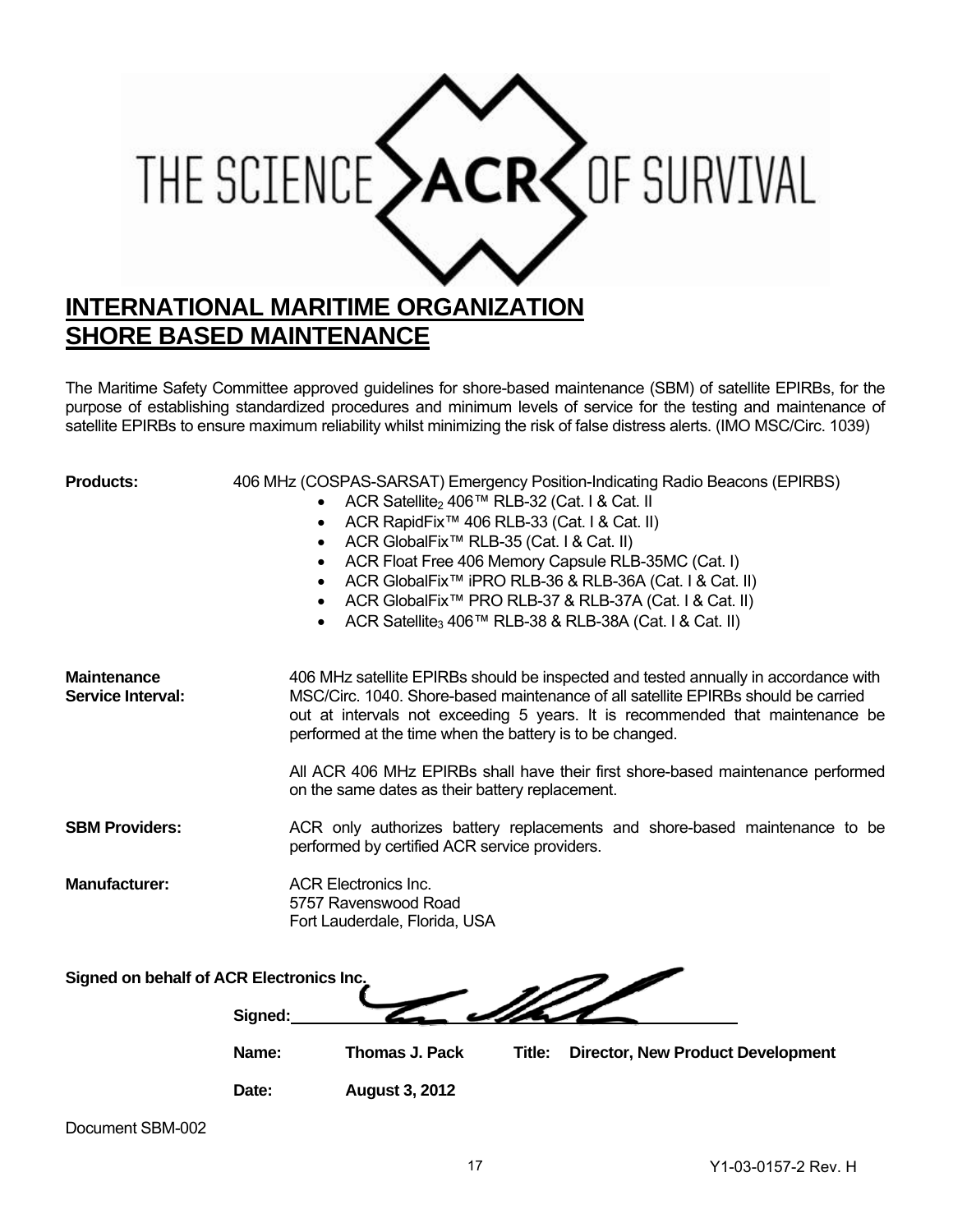

### **PRODUCT INFORMATION FOR PEOPLE'S REPUBLIC OF CHINA**

#### **NOTE TO USERS OF GlobalFix™, RapidFix™, or Satellite, 406™, NAT GPIRB, SATFIND 406, GEOTRACK 406**

**Table 1** 

|                             | Toxic or Hazardous Substances or Elements |                 |                 |                                    |                                   |                                             |  |  |  |
|-----------------------------|-------------------------------------------|-----------------|-----------------|------------------------------------|-----------------------------------|---------------------------------------------|--|--|--|
| <b>Component Name</b>       | Lead<br>(Pb)                              | Mercury<br>(Hg) | Cadmium<br>(Cd) | Hexavalent<br>Chromium<br>$(Cr6+)$ | Polybrominated<br>Biphenyls (PBB) | Polybrominated<br>Diphenyl Ethers<br>(PBDE) |  |  |  |
| Printed circuit<br>assembly | X                                         | O               | O               | O                                  | Ω                                 | O                                           |  |  |  |
| Battery pack assembly       | X                                         | O               | $\circ$         | $\circ$                            | O                                 | $\circ$                                     |  |  |  |
|                             |                                           |                 |                 |                                    |                                   |                                             |  |  |  |
|                             |                                           |                 |                 |                                    |                                   |                                             |  |  |  |
|                             |                                           |                 |                 |                                    |                                   |                                             |  |  |  |
|                             |                                           |                 |                 |                                    |                                   |                                             |  |  |  |
|                             |                                           |                 |                 |                                    |                                   |                                             |  |  |  |
|                             |                                           |                 |                 |                                    |                                   |                                             |  |  |  |

O: Indicates that the toxic or hazardous substance contained in all of the homogeneous materials for this component is below the limit requirement in SJ/T11363–2006

X: Indicates that the toxic or hazardous substance contained in at least one of the homogeneous materials used for this component is above the limit requirement in SJ/T11363–2006

Assemblies include population of components, solder and interconnects.

#### **Product Marking Explanations**

In accordance with the requirements specified in SJ/T11364–2006, all ACR EIPs sold in the People's Republic of China are marked with a pollution control marking. The following marking applies to ACR products.



This marking indicates that some homogeneous substance within the EIP contains toxic or hazardous substances or elements above the requirements listed in SJ/T11363–2006. These substances are identified in Table 1.

### **Environmentally Friendly Use Period**

The number in the marking, shown as 20 in the illustration above, refers to the EIP's Environmentally Friendly Use Period (EFUP). The EFUP is the number of years from the date of manufacture that toxic or hazardous substances or elements contained in EIPs will not leak or mutate under the normal operating conditions described in the EIP user documentation, resulting in any environmental pollution, bodily injury, or damage to assets.

**Note** Except as expressly stated herein and as required under mandatory provisions of regulations of the People's Republic of China, ACR Electronics Inc. makes no representation or warranty of any kind, expressed or implied, with respect to the EFUP and expressly disclaims any representations or warranties, expressed or implied, with respect to the EFUP.